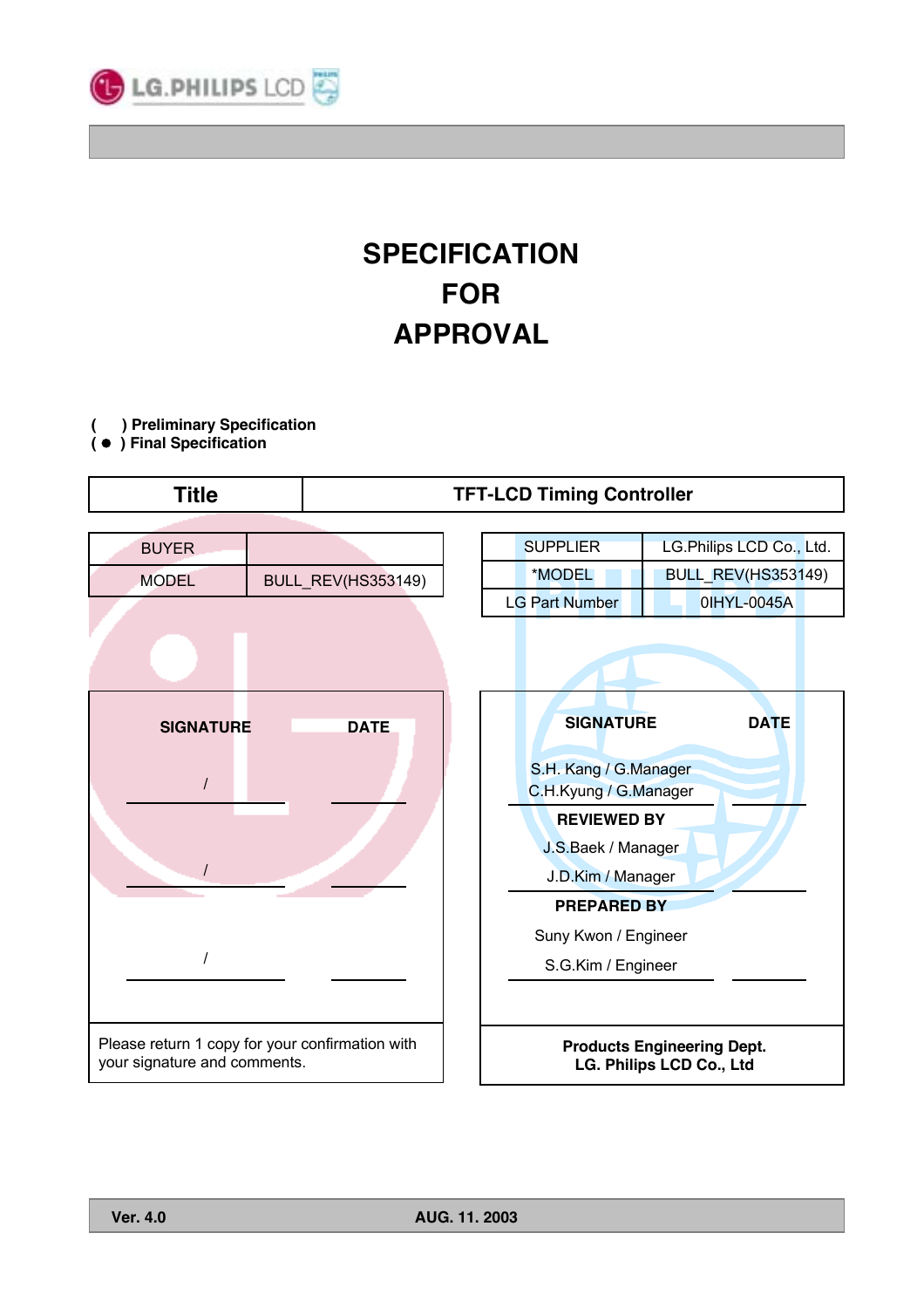**P/N : 0IHYL-0045A**

## **Contents**

| No.                      | <b>ITEM</b>                                 | Page                 |
|--------------------------|---------------------------------------------|----------------------|
| $\overline{\phantom{a}}$ | <b>COVER</b>                                |                      |
| $\overline{\phantom{0}}$ | Contents                                    | $\mathbf{1}$         |
| $\overline{\phantom{a}}$ | <b>RECORD OF REVISIONS</b>                  | $2 - 1 - 2 - 2$      |
| $\mathbf{1}$             | General description                         | $\mathfrak{Z}$       |
| $\overline{2}$           | Function                                    | 3                    |
| 3                        | Feature                                     | $\overline{4}$       |
| $\overline{4}$           | Pin Diagram                                 | $\overline{4}$       |
| 5                        | <b>Block Diagram</b>                        | 5                    |
| 6                        | Main Function Description                   | 6                    |
| $\overline{7}$           | Pin Configuration                           | $\overline{7}$       |
| $\,8\,$                  | <b>Signal Description</b>                   | $8 - 10$             |
| $\mathbf{9}$             | Electrical Specification                    | 11                   |
| 10                       | Screen display Range                        | 12                   |
| 11                       | <b>MODE</b> Setting                         | 13,14                |
| 12                       | DIV, HSY, HSYSC Generation                  | 15                   |
| 13                       | Horizontal Display Position                 | 16                   |
| 14                       | Vertical Display Method(NTSC)               | $17 - 1 \sim 17 - 3$ |
| 15                       | Vertical Display Method(PAL)                | $18-1 \sim 18-3$     |
| 16                       | <b>Control Option</b>                       | 19                   |
| 17                       | Package                                     | 20,21                |
| $18\,$                   | Application Circuit, Notes & Component List | $22 - 30$            |

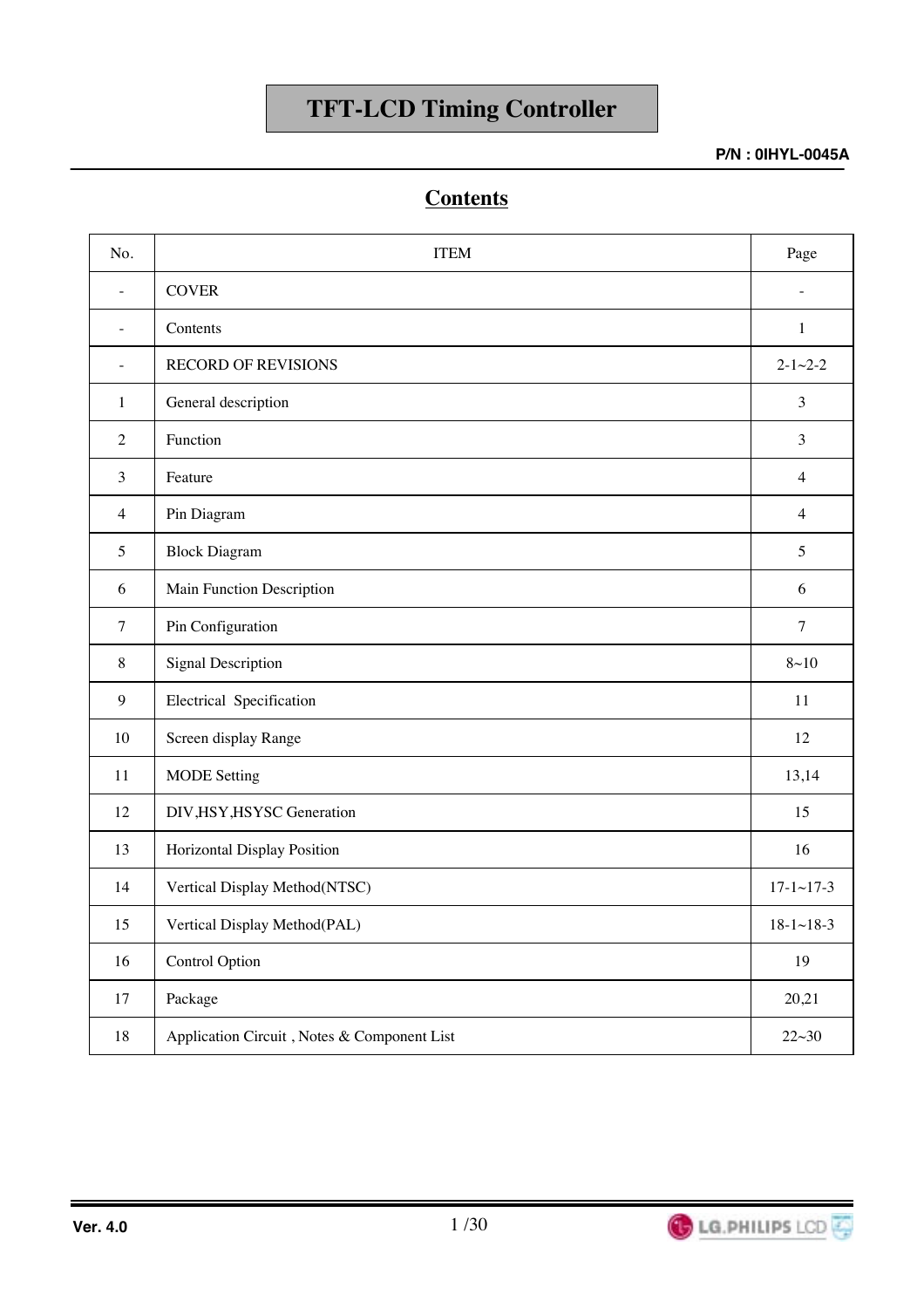### **RECORD OF REVISIONS 1/2**

| Revision No | <b>Revision Date</b> | Page                     | Description                                                                                                                                                                                                                                                                                                                                                                                                                                                                                                                                                                                                                                                                                                                                                         |
|-------------|----------------------|--------------------------|---------------------------------------------------------------------------------------------------------------------------------------------------------------------------------------------------------------------------------------------------------------------------------------------------------------------------------------------------------------------------------------------------------------------------------------------------------------------------------------------------------------------------------------------------------------------------------------------------------------------------------------------------------------------------------------------------------------------------------------------------------------------|
| 1.0         | Apr. 21. 2003        | $\overline{\phantom{a}}$ | First Draft (Preliminary)                                                                                                                                                                                                                                                                                                                                                                                                                                                                                                                                                                                                                                                                                                                                           |
| 2.0         | May. 20. 2003        | 8<br>15<br>19            | 1. Option change : No signal Selection "H"→ Must be "L"<br>2. GOE Waveform Change<br>3. Application Circuit Change : PLL Block Application<br>Analog Decoder IC parts delete                                                                                                                                                                                                                                                                                                                                                                                                                                                                                                                                                                                        |
| 3.0         | May. 20. 2003        | 3<br>4,7,8<br>8<br>19    | 1. Function Change 2.10<br>2. Output Pin Change : $VSY \rightarrow NP_O$ (pin10)<br>3. Option Pin Change:<br>- FSEL : Add to No Signal Black Function(pin21)<br>- ATMN : Add to NTSC/PAL Auto Detection Function (Pin39)<br>4. Application Circuit Change                                                                                                                                                                                                                                                                                                                                                                                                                                                                                                           |
| 3.1         | May. 28. 2003        | 16,19<br>$18 - 20$       | 1. TQFP 48pin Package Drawing Change<br>2. Application Circuit Change                                                                                                                                                                                                                                                                                                                                                                                                                                                                                                                                                                                                                                                                                               |
| 3.2         | June. 03. 2003       | 8,9<br>15,16             | 1. Signal description Change (Page $8 \rightarrow$ Page $8.9$ )<br>2. Add to Vertical Display Method (Page 15,16)                                                                                                                                                                                                                                                                                                                                                                                                                                                                                                                                                                                                                                                   |
| 3.3         | June. 09. 2003       | 10                       | Signal description Change: MP15 ( $L \leftrightarrow H$ )                                                                                                                                                                                                                                                                                                                                                                                                                                                                                                                                                                                                                                                                                                           |
| 3.4         | July. 18. 2003       | 1<br>22<br>23<br>24      | 1. Contents item change<br>2. Application Circuit Change*1<br>- Add to SIGNAL IN/OUT BLOCK,<br>Add to -5V circuit in DC-DC CONVERTER BLOCK,<br>VCOM BLOCK change all,<br>Capacitance(C75, C80) & resistance(R127,R133) change in<br><b>VGL BLOCK.</b><br>- Add to VCO circuit & C90(100pF $\rightarrow$ 150pF) change in PLL BLOCK,<br>HPOSI circuit change in TIMING CONTROLLER BLOCK,<br>Resistance(R170, R173) change in VSM BLOCK.<br>- Reset resistance R177(68K $\Omega \rightarrow 10K \Omega$ ) change, Some ports(NP,<br>MODE1, MODE2, MODE3) delete.<br>[*1] Reference number of resistance & capacitor base on Ver. 3.4<br>circuit diagrams. For more detail changed description,<br>please refer to the application notes and Ver.3.3 circuit diagrams. |
|             |                      | $25 - 28$<br>$29 - 30$   | 3. Add to Application Circuit Notes<br>4. Add to Component List                                                                                                                                                                                                                                                                                                                                                                                                                                                                                                                                                                                                                                                                                                     |



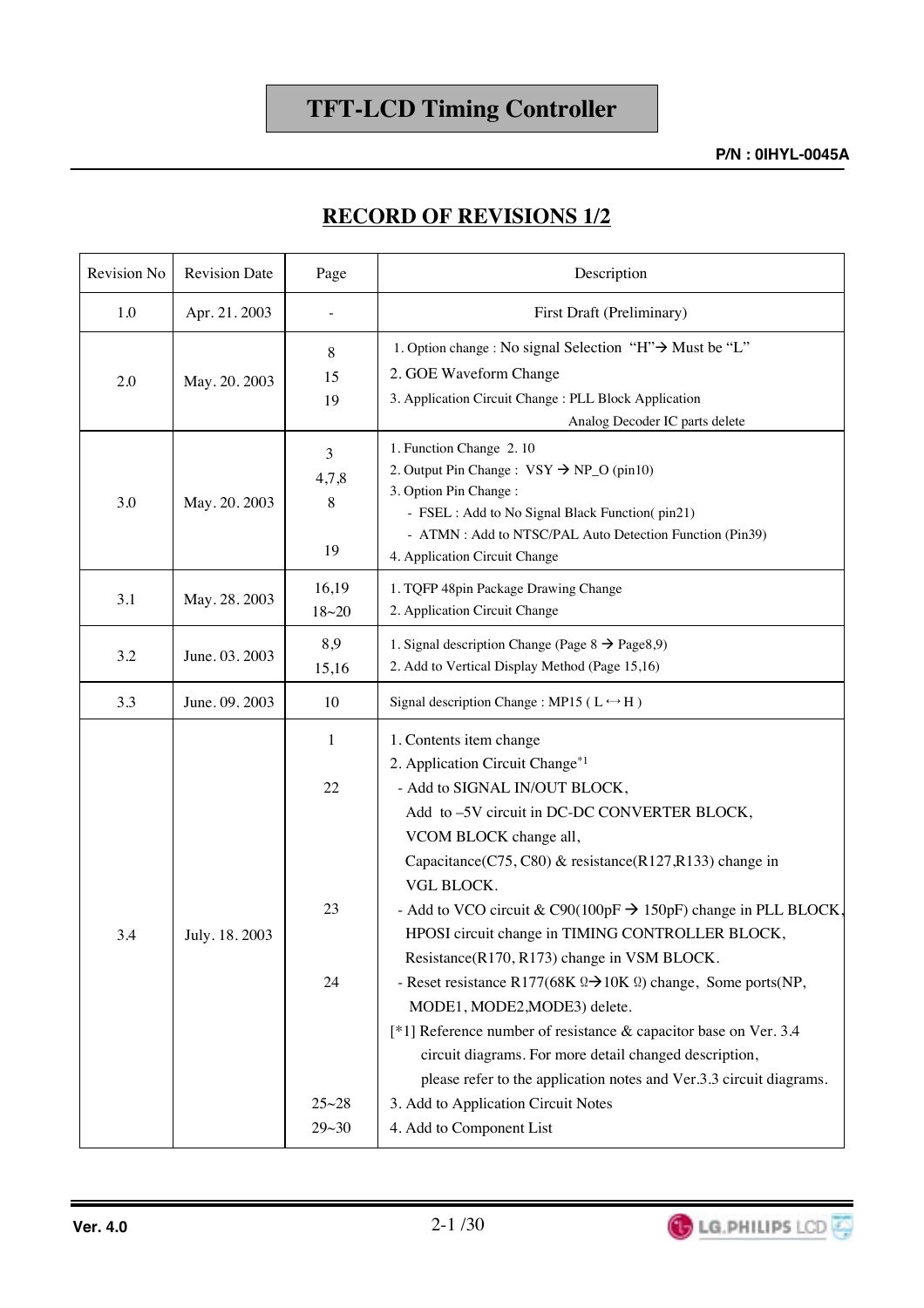**P/N : 0IHYL-0045A**

### **RECORD OF REVISIONS 2/2**

| Revision No | <b>Revision Date</b> | Page                                                 | Description                                                                                                                                                                                                                                                                                                                                                                                                                                                                                                                                                                                                                                                                                                                                                                                                                                                                                               |
|-------------|----------------------|------------------------------------------------------|-----------------------------------------------------------------------------------------------------------------------------------------------------------------------------------------------------------------------------------------------------------------------------------------------------------------------------------------------------------------------------------------------------------------------------------------------------------------------------------------------------------------------------------------------------------------------------------------------------------------------------------------------------------------------------------------------------------------------------------------------------------------------------------------------------------------------------------------------------------------------------------------------------------|
| 4.0         | Aug. 11. 2003        | 15<br>16<br>19<br>23<br>24<br>$26 - 27$<br>$29 - 30$ | 1. TCON Model name & LG Part Number change.<br>- Model name: $BULL(HS353146) \rightarrow BULL\_REV(HS353149)$<br>- Part number: $0IHYL-0041A \rightarrow 0IHYL-0045A$<br>2. Input clock change. (20MHz $\rightarrow$ 19.4MHz)<br>3. HSY width & HSYSC timing change.<br>4. Normal mode SSP position change.<br>5. SOE & internal signal GSS timing change.<br>6. "PLL block" circuit change (refer to [NOTE 4-3] in page 26,27)<br>- 1 <sup>st</sup> proposal : C92 100pF $\rightarrow$ 220pF<br>- $2nd$ proposal : L3 (3.9uH $\rightarrow$ 4.7uH), R160 (open $\rightarrow$ 0 $\Omega$ ),<br>R163 (0 $\Omega \rightarrow$ open).<br>7. "Timing controller setting block" setting change (refer to page 10,24).<br>- ATMN "Low" $\rightarrow$ "High"<br>8. Add to application circuit [NOTE 4-3].<br>9. Component list change.<br>- Component list for circuit used 1 <sup>st</sup> proposal of PLL block |

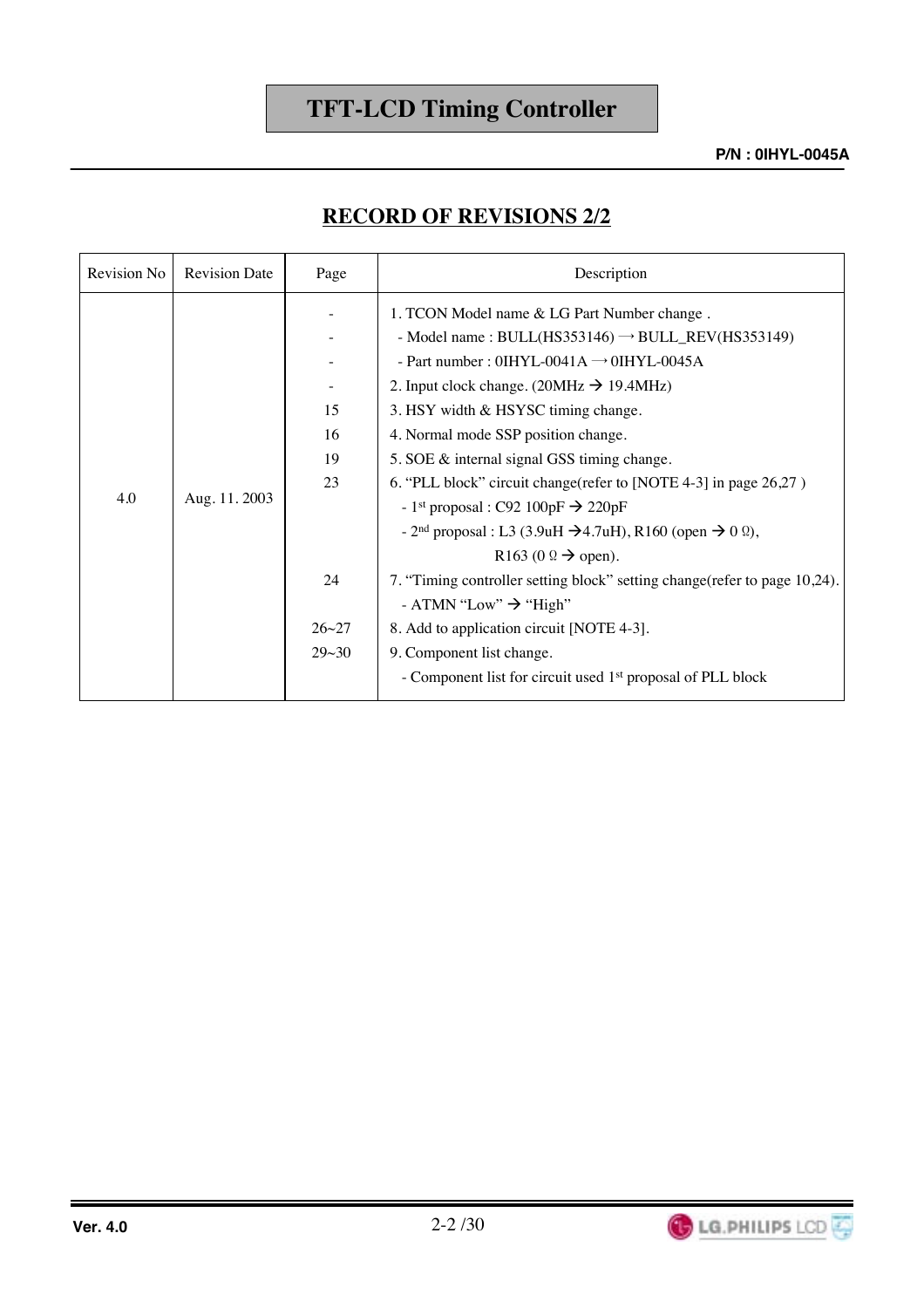## **1. General description**

BULL REV IC, which is developed by LG.Philips LCD is timing controller for controlling 7" wide TFT-LCD Module. It is improved LG first ASIC version BULL(0IHYL-0041A) of minor problem.

## **2. Function**

It is using **19.4MHz input clock**, and create the divide signal for comparing PLL phase.

- (1) Outside of Controller IC, it is composed PLL circuit with additional VCO, LPF, pulls the sync signal of PAL, NTSC into CSY pin and it is used for creating MCLK by PDP signal with DIV signal which is created inside of IC.
- (2) It creates signal for driving Source drive IC, Gate drive IC by using Horizontal Sync 'HSY', Vertical Sync 'VSY', input signal.
	- 1) The signal for Source Drive IC : SSPL, SSPR, LRO, SRESET, SOE, SSC, SSC1, SSC2
	- 2) The signal for Gate Drive IC : UDO, GSP, GSC, GOE
	- 3) The signal for driving VCOM : VCAC
	- 4) The signal for controlling polarity change of display : FRP
- (3) MODE1, MODE2, MODE3 is for selecting of display mode.
- (4) It is for controlling the reverse of signal, left/right, up/down by using LRS, UDS.
- (5) Synchronous, Successive Data Sampling is possible by controlling MP15.
- (6) It is shown the start of Horizontal Line over ODD, EVEN input signal by STRN controlling.
- (7) It can be changed a position of horizontal Start Pulse by SSP\_S1, SSP\_S2.
- (8) It can be changed the vertical Start Pulse as 1H by GSP\_S.
- (9) At NTSC Vertical wide mode 2nd GSC controlled by GSS\_S
- (10) Use input signal N\_P it can be controlled NTSC/PAL Mode.

If you set NTSC/PAL auto detection selection ATMN "H", it operates internal detection signal. If ATMN is "L", NTSC/PAL selected by N\_P input Signal.

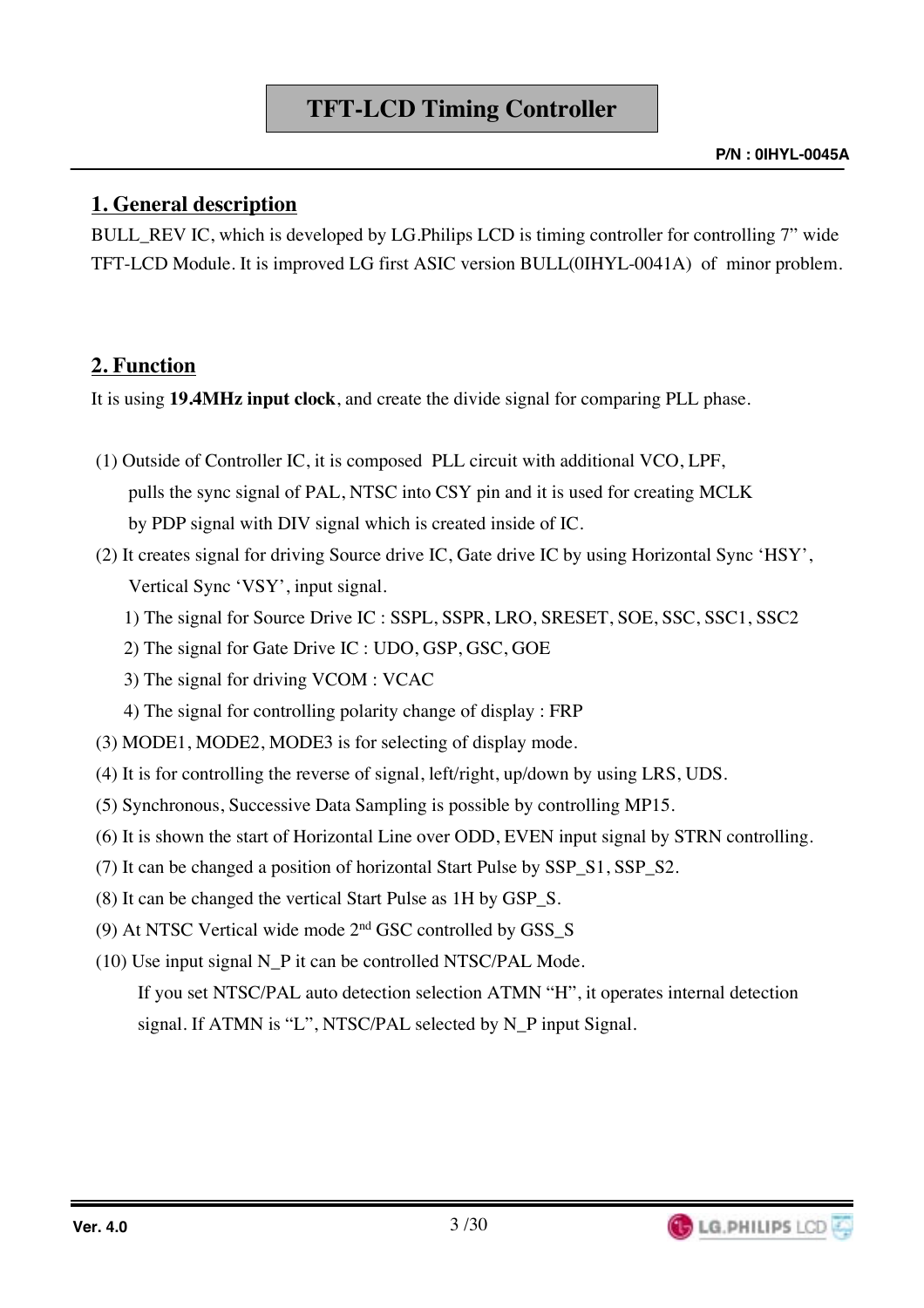## **3. Feature**

(1) Process :  $CMOS(0.35 \mu m)$ 

(2) Package : TQFP: 48pin, Height: 1.0 $mm$ , Pitch: 0.5 $mm$ , refer to Fig. 9,10

## **4. Pin Diagram**



Fig. 1 Pin Diagram

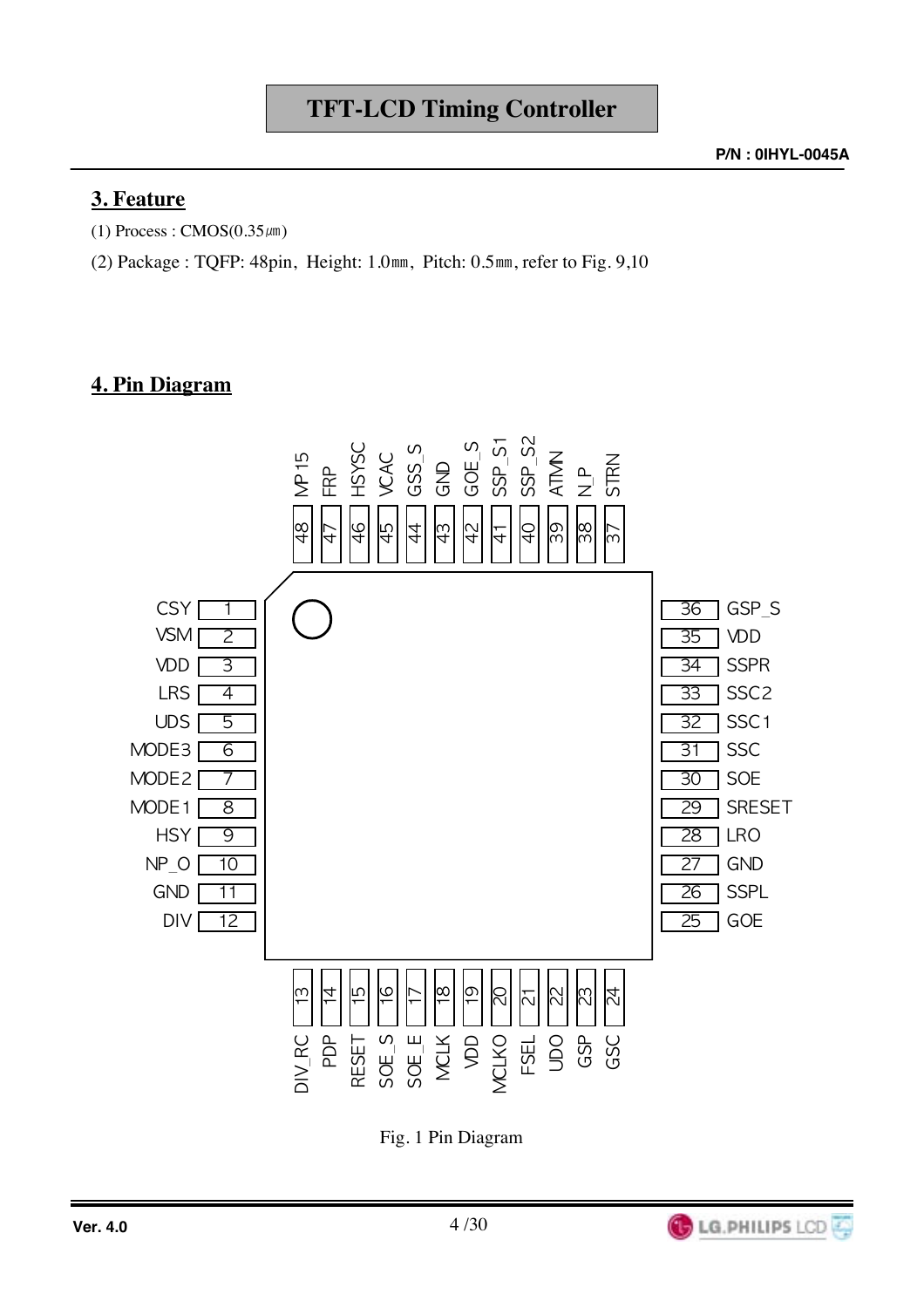**P/N : 0IHYL-0045A**

## **5. Block Diagram**



Fig. 2 Block Diagram

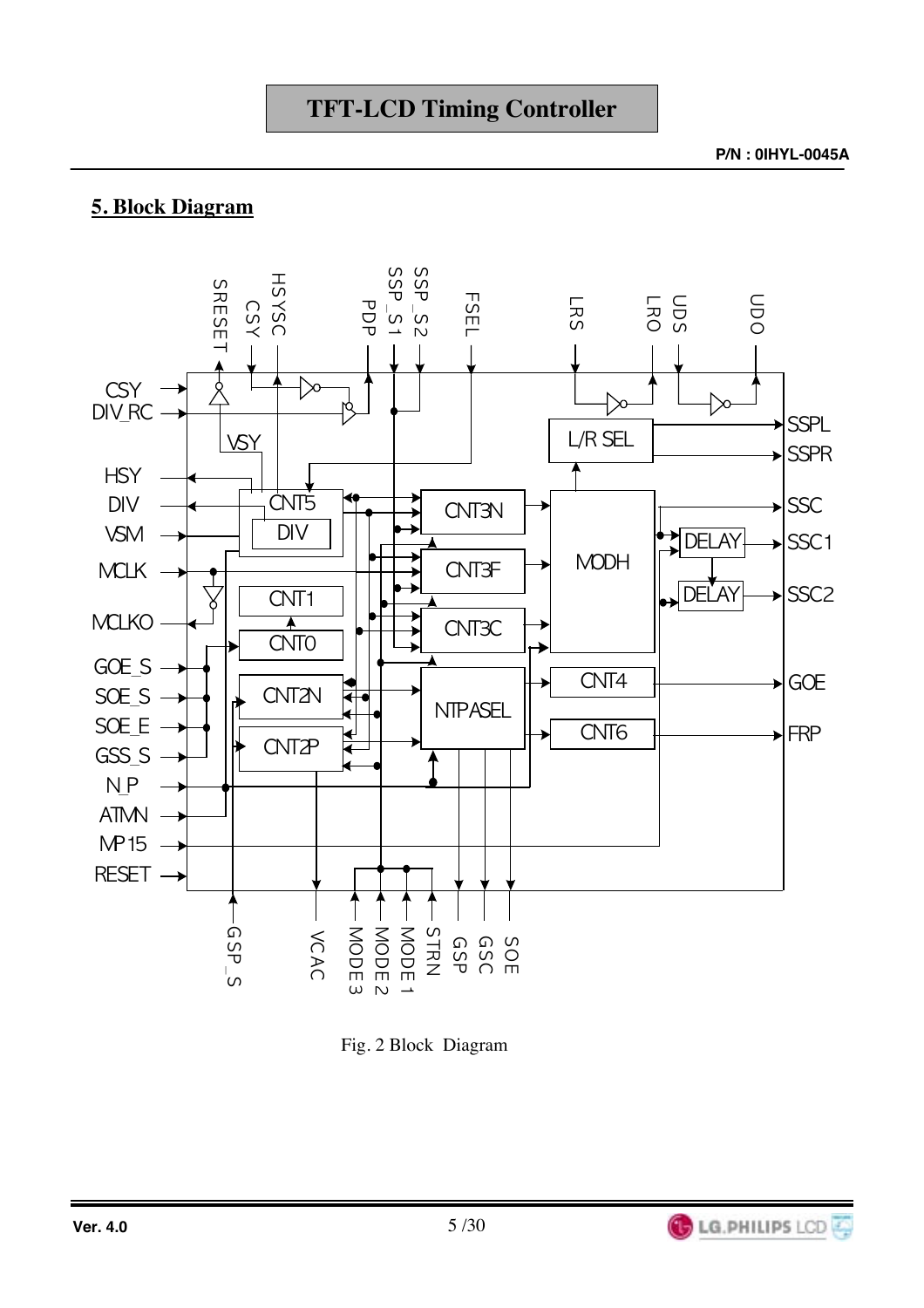## **6. Main function description**

It makes all of control signal which is needed at external input signal MCLK that is from external PLL Block.

- *CNT0*: Set up the timing of output signal(GOE, SOE,GSC,GSS) which is based on Hsync. input signal of each control is GOE\_S, SOE\_S,GSC\_E,GSS\_S, it is based on 'H', 'L' setting.
- *CNT1* : Set up the timing as taking the signal value which is set up at CNT0(GOE\_R,GOE\_F, SOE\_R, SOE\_F, GSC\_R,GSS\_F), set up Vertical Reset signal.
- *CNT2N* : Block of setting the vertical control signal when input NTSC signal. Set up the Vertical control signal by taking MODE1,2,3 signal from outside and GSC\_VW, GOE\_IN,SOE\_IN, GSS\_IN from CNT1.
- *CNT2P* : Block of setting the vertical control signal when input PAL signal. Set up the Vertical control signal by taking MODE1,2,3 signal from outside and GSC\_VW, GOE\_IN,SOE\_IN, GSS\_IN from CNT1.
- *CNT3N* : Set up Source Start Pulse(SSP) and Source Sampling Clock(SSC) of Normal mode by taking HSY from CNT 5 Block.
- *CNT3F* : Set up Source Start Pulse(SSP) and Source Sampling Clock(SSC) of Full mode by taking HSY from CNT 5 Block.
- *CNT3C* : Set up Source Start Pulse(SSP) and Source Sampling Clock(SSC) of wide mode by taking HSY from CNT 5 Block.
- *CNT4* : Change Gate Output Enable(GOE) at NTPASEL to 'L' by taking RESET at power on and FVSY
- *CNT6* : Make several clock delayed FRP ,which is from NTPASEL.
- *NTPASEL* : Choose Vertical Control Signal of NTSC/PAL Mode
- *MODH* : Choose Horizontal Control Signal of each MODE
- *Delay*: Make SSC1, SSC2 output signal delay certain timing as following MP15
- *CNT5* : Set up the output signal to meet the synchronous of PLL. The block of sensing NTSC/PAL signal and sensing of no-signal.
- **L/R SEL**: Decide the SSPL and SSPR by the external input L/R signal.

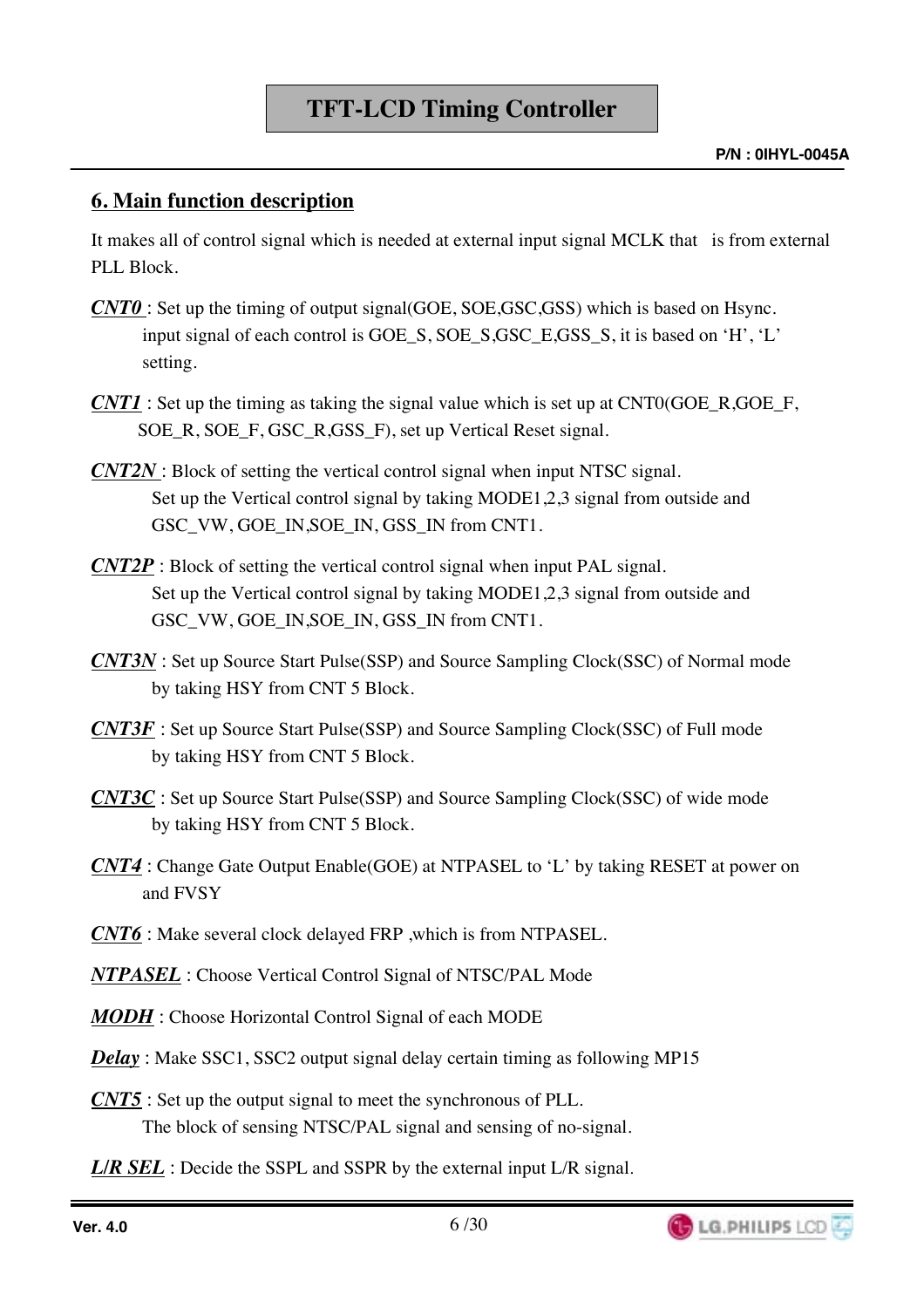#### **P/N : 0IHYL-0045A**

## **7. Pin Configuration**

## **Table 1. Pin Configuration**

| Pin No.                 | <b>Name</b>  | <b>Type</b> | I/O Pad                  | Pin No. | <b>Name</b>                       | <b>Type</b> | I/O Pad                  |
|-------------------------|--------------|-------------|--------------------------|---------|-----------------------------------|-------------|--------------------------|
| $\mathbf{1}$            | <b>CSY</b>   | In          | Normal                   | 25      | <b>GOE</b>                        | Out         | 4mA                      |
| $\boldsymbol{2}$        | <b>VSM</b>   | In          | Normal                   | 26      | <b>SSPL</b>                       | Out         | Tri-state(4m/            |
| $\mathbf{3}$            | <b>VDD</b>   | Power       | $\overline{a}$           | 27      | <b>GND</b>                        | <b>GND</b>  | $\overline{\phantom{a}}$ |
| $\overline{\mathbf{4}}$ | <b>LRS</b>   | In          | Pull Down                | 28      | <b>LRO</b>                        | Out         | 4mA                      |
| 5                       | <b>UDS</b>   | In          | Pull Down                | 29      | <b>SRESET</b>                     | Out         | 4mA                      |
| 6                       | MODE3        | In          | Pull Up                  | 30      | <b>SOE</b>                        | Out         | 4mA                      |
| 7                       | MODE2        | In          | Pull Up                  | 31      | <b>SSC</b>                        | Out         | 8mA                      |
| 8                       | MODE1        | In          | Pull Up                  | 32      | SSC1                              | Out         | 8mA                      |
| $\boldsymbol{9}$        | <b>HSY</b>   | Out         | 4mA                      | 33      | SSC <sub>2</sub>                  | Out         | 8mA                      |
| 10                      | $NP_$        | Out         | 4mA                      | 34      | <b>SSPR</b>                       | Out         | Tri-state(4m/            |
| 11                      | <b>GND</b>   | <b>GND</b>  | $\overline{\phantom{0}}$ | 35      | <b>VDD</b>                        | Power       | $\overline{a}$           |
| 12                      | DIV          | Out         | 4mA                      | 36      | GSP_S                             | In          | Pull Down                |
| 13                      | DIV_RC       | In          | Normal                   | 37      | <b>STRN</b>                       | In          | Pull Up                  |
| 14                      | <b>PDP</b>   | Out         | Tri-state(4mA)           | 38      | $N_P$                             | In          | Pull Up                  |
| 15                      | <b>RESET</b> | In          | Normal                   | 39      | <b>ATMN</b>                       | In          | Pull Up                  |
| 16                      | SOE_S        | In          | Pull Down                | 40      | SSP_S2                            | In          | Pull Down                |
| 17                      | SOE_E        | In          | Pull Down                | 41      | SSP_S1                            | In          | Pull Down                |
| 18                      | <b>MCLK</b>  | In          | Normal                   | 42      | GOE_S                             | In          | Pull Down                |
| 19                      | <b>VDD</b>   | Power       |                          | 43      | <b>GND</b>                        | <b>GND</b>  |                          |
| 20                      | <b>MCLKO</b> | Out         | 4mA                      | 44      | GSS_S                             | In          | Pull Down                |
| 21                      | <b>FSEL</b>  | In          | Pull Up                  | 45      | $\ensuremath{\text{V}\text{CAC}}$ | Out         | 4mA                      |
| 22                      | <b>UDO</b>   | Out         | 4mA                      | 46      | <b>HSYSC</b>                      | Out         | 4mA                      |
| 23                      | <b>GSP</b>   | Out         | 4mA                      | 47      | <b>FRP</b>                        | Out         | 4mA                      |
| 24                      | <b>GSC</b>   | Out         | 4mA                      | 48      | <b>MP15</b>                       | In          | Pull Down                |

| I/O Pad       | Pin No. | <b>Name</b>      | <b>Type</b>         | I/O Pad        |
|---------------|---------|------------------|---------------------|----------------|
| Normal        | 25      | <b>GOE</b>       | Out                 | 4mA            |
| Normal        | 26      | <b>SSPL</b>      | Out                 | Tri-state(4mA) |
|               | 27      | <b>GND</b>       | <b>GND</b>          |                |
| Pull Down     | 28      | <b>LRO</b>       | Out                 | 4mA            |
| Pull Down     | 29      | <b>SRESET</b>    | Out                 | 4mA            |
| Pull Up       | 30      | SOE              | Out                 | 4mA            |
| Pull Up       | 31      | <b>SSC</b>       | Out                 | 8mA            |
| Pull Up       | 32      | SSC1             | Out                 | 8mA            |
| 4mA           | 33      | SSC <sub>2</sub> | Out                 | 8mA            |
| 4mA           | 34      | <b>SSPR</b>      | Out                 | Tri-state(4mA) |
|               | 35      | <b>VDD</b>       | Power               |                |
| 4mA           | 36      | GSP_S            | In                  | Pull Down      |
| Normal        | 37      | <b>STRN</b>      | In                  | Pull Up        |
| ri-state(4mA) | 38      | $N_P$            | In                  | Pull Up        |
| Normal        | 39      | <b>ATMN</b>      | In                  | Pull Up        |
| Pull Down     | 40      | SSP_S2           | In                  | Pull Down      |
| Pull Down     | 41      | SSP_S1           | $\operatorname{In}$ | Pull Down      |
| Normal        | 42      | $GOE_S$          | In                  | Pull Down      |
|               | 43      | <b>GND</b>       | <b>GND</b>          |                |
| 4mA           | 44      | GSS_S            | In                  | Pull Down      |
| Pull Up       | 45      | <b>VCAC</b>      | Out                 | 4mA            |
| 4mA           | 46      | <b>HSYSC</b>     | Out                 | 4mA            |
| 4mA           | 47      | <b>FRP</b>       | Out                 | 4mA            |
| 4mA           | 48      | <b>MP15</b>      | In                  | Pull Down      |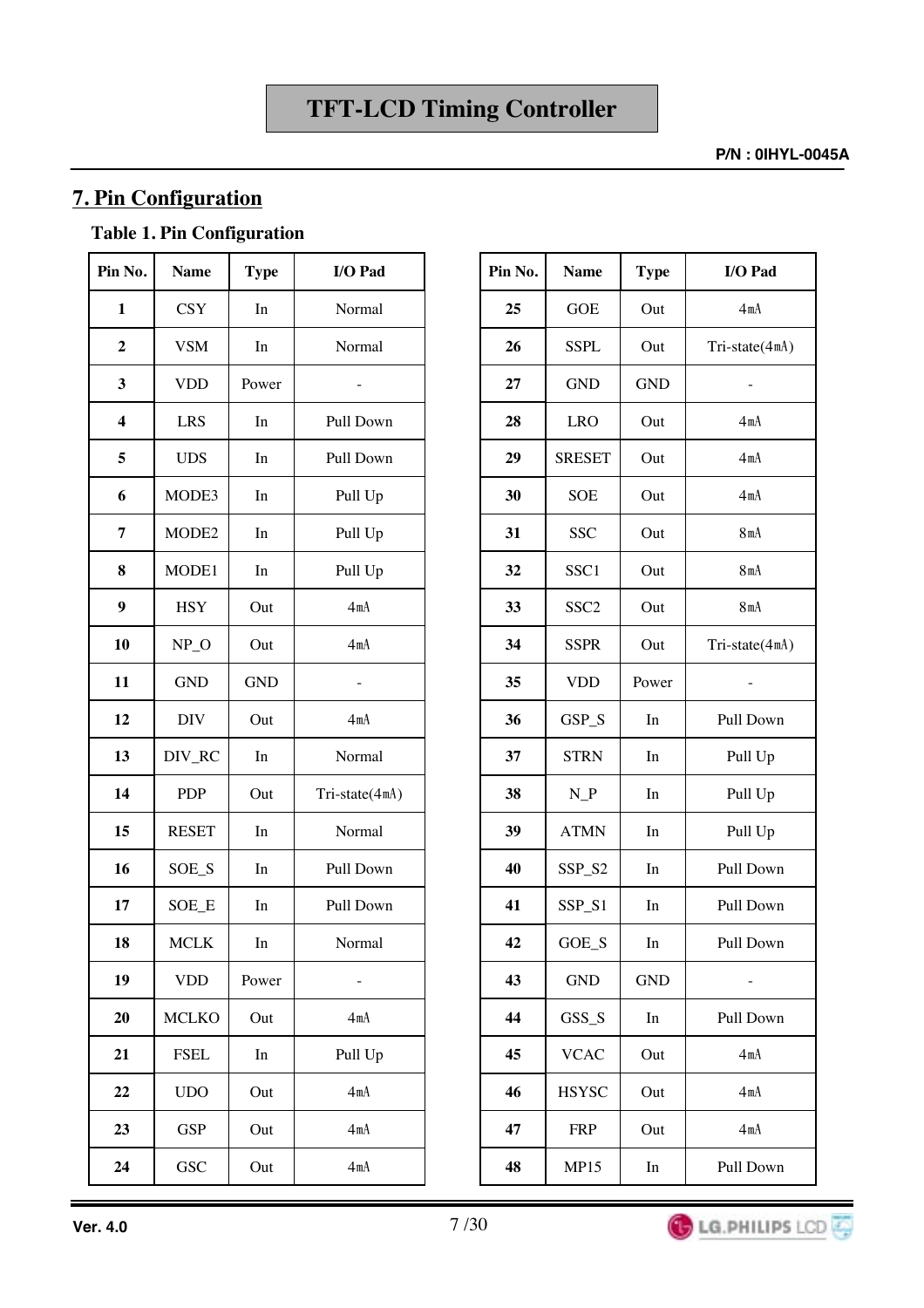## **8. Signal Description**

#### **Table 2. Signal Description**

| No.            | Name         | PIN                 | Function                                  | Description                                                                                                                                                                                           |
|----------------|--------------|---------------------|-------------------------------------------|-------------------------------------------------------------------------------------------------------------------------------------------------------------------------------------------------------|
| 1              | <b>CSY</b>   | I                   | Sync Signal Input                         | Composite Sync Signal or Horizontal Sync Signal Input<br>(Synchronization Period : Hi time)                                                                                                           |
| 2              | <b>VSM</b>   | I                   | Sync Signal Input                         | Vertical Modulated Signal from Composite Signal or Vertical Sync Signal Input<br>(Synchronization Period : Hi time)                                                                                   |
| 3              | <b>VDD</b>   | $\bar{\phantom{a}}$ | Power                                     | 3.3V DC Voltage $(\pm 10\%)$                                                                                                                                                                          |
| $\overline{4}$ | <b>LRS</b>   | I                   | Horizontal Scanning Direction Select      | When LRS "H" : SSPL"Enable", SSPR "Hi-Z", LRO"L"<br>$(Right \rightarrow Left Direction Scan)$<br>When LRS "L" : SSPL"Hi-Z", SSPR "Enable", LRO"H"<br>$(Left \rightarrow Right Direction Scan)$        |
| 5              | <b>UDS</b>   | Ι                   | Vertical Scanning Direction Select        | When UDS "H" : UDO="L" (Down $\rightarrow$ Up Direction Scan)<br>When UDS "L" : UDO="H" (Up $\rightarrow$ Down Direction Scan)                                                                        |
| 6              | MODE3        | I                   | Screen Display Mode Selection 3           | Refer to table 5, fig $3-1 \sim 3-5$                                                                                                                                                                  |
| 7              | MODE2        | I                   | Screen Display Mode Selection 2           | Refer to table 5, fig $3-1 \sim 3-5$                                                                                                                                                                  |
| 8              | MODE1        | I                   | Screen Display Mode Selection 1           | Refer to table 5, fig $3-1 \sim 3-5$                                                                                                                                                                  |
| 9              | <b>HSY</b>   | 0                   | Horizontal sync Output(Negative)          | Horizontal sync Output(Negative)                                                                                                                                                                      |
| 10             | $NP_$        | 0                   | NTSC/PAL Selection output                 | When ATMN "H": $NP_O = "H"$ at NTSC, $NP_O = "L"$ at PAL input<br>(Auto detect mode)<br>When ATMN "L": NP_O output depends on input NTSC/PAL select signal N_P.<br>$[N_P='H" (NTSC), N_P='L" (PAL) ]$ |
| 11             | <b>GND</b>   | $\sim$              | Ground                                    | Ground                                                                                                                                                                                                |
| 12             | <b>DIV</b>   | O                   | Horizontal Display Position Control       | Horizontal Display Position is controlled by DIV. PDP signal synchronized DIV.<br>PLL Circuit block makes MCLK. (refer to application circuit Fig.12)                                                 |
| 13             | DIV_RC       | -1                  | Horizontal Display Position Control Input | For external horizontal display position control. DIV output adopted external<br>circuit and DIV_RC synchronized PDP Signal. (refer to application circuit Fig.12)                                    |
| 14             | <b>PDP</b>   | O                   | Phase detect Pulse                        | It is made by CSY and DIV. External PLL circuit was synchronized by PDP Signal.<br>(refer to Fig. 4, Fig. $12$ )                                                                                      |
| 15             | <b>RESET</b> | Ι                   | Reset                                     | Logic Initial Reset                                                                                                                                                                                   |
| 16             | SOE_S        | Ι                   | <b>SOE Rising Selection</b>               | SOE(INH) Rising position Control. Refer to Fig.8, Table 4.                                                                                                                                            |

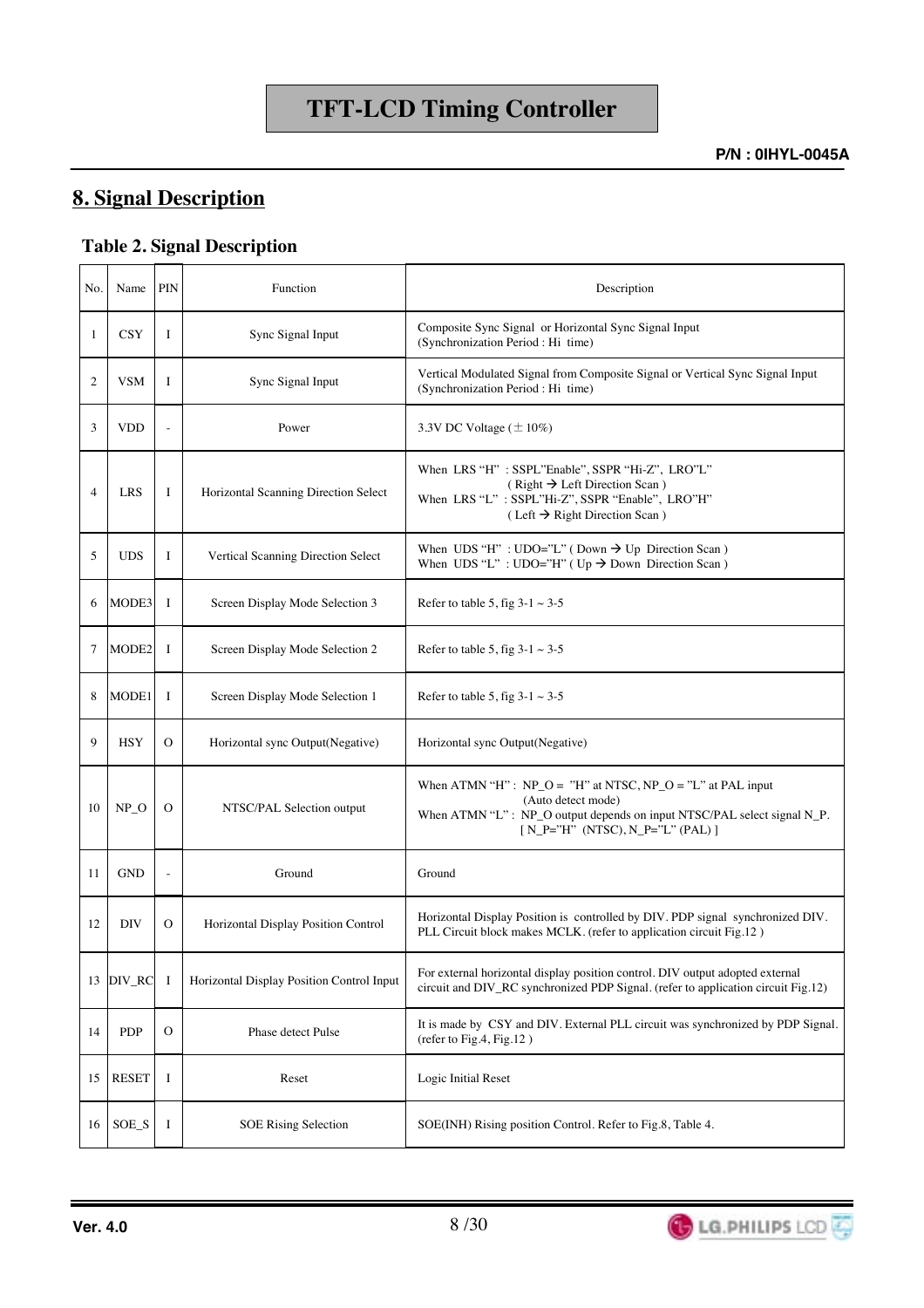| No. | Name             | PIN           | Function                                                        | Description                                                                                                                                                                                                                                |
|-----|------------------|---------------|-----------------------------------------------------------------|--------------------------------------------------------------------------------------------------------------------------------------------------------------------------------------------------------------------------------------------|
| 17  | SOE_E            | 1             | <b>SOE Falling Selection</b>                                    | SOE(INH) falling position selected by this pin. Refer to Fig.8, Table4.                                                                                                                                                                    |
| 18  | MCLK             | Ι             | Main Clock                                                      | It's a synchronized Clock which is made by PLL circuit. It is used timing<br>controller main clock.(typ: 19.4MHz) Refer to circuit diagram Fig.12.                                                                                         |
| 19  | <b>VDD</b>       |               | Power                                                           | 3.3V DC Voltage $(\pm 10\%)$                                                                                                                                                                                                               |
| 20  | <b>MCLKO</b>     | $\Omega$      | Clock output                                                    | For synchronizing PLL MCLKO inverted output MCLK (typ: 19.4MHz)<br>Refer to circuit diagram Fig.12.                                                                                                                                        |
| 21  | <b>FSEL</b>      | I             | No Signal Detect Selection Pin                                  | FSEL"H": Black Screen Display when No Signal.<br>FSEL"L": none use                                                                                                                                                                         |
| 22  | <b>UDO</b>       | O             | Gate Drive IC Up/Down Selection Output                          | When UDS "H" : UDO="L" (Down $\rightarrow$ Up Direction Scan)<br>When UDS "L" : UDO="H" (Up $\rightarrow$ Down Direction Scan)                                                                                                             |
| 23  | <b>GSP</b>       | O             | Gate Drive IC Start Pulse                                       | It is synchronized GSC falling edge which is 1 Horizontal High time Period width<br>and 1 Vertical Frequency. The wave form refer to Fig.6-1 $\sim$ Fig.7-3.                                                                               |
| 24  | <b>GSC</b>       | O             | Gate Drive IC Shift Clock                                       | It's used Gate Drive IC Shift Clock. Timing Diagram refer to Fig.8.                                                                                                                                                                        |
| 25  | <b>GOE</b>       | O             | Gate Drive IC Output Enable                                     | Gate Drive IC Output is disabled when GOE Low time.<br>Timing Diagram refer to Fig.8.                                                                                                                                                      |
| 26  | <b>SSPL</b>      | $\Omega$      | Horizontal Start Pulse(Left)                                    | When LRS "H": SSPL"Enable", SSPR "Hi-Z", LRO"L"<br>$(Right \rightarrow Left Direction Scan)$<br>When LRS "L" : SSPL"Hi-Z", SSPR "Enable", LRO"H"<br>$(Left \rightarrow Right Direction Scan)$                                              |
| 27  | <b>GND</b>       |               | Ground                                                          | Ground                                                                                                                                                                                                                                     |
| 28  | <b>LRO</b>       | $\mathcal{O}$ | Horizontal Scanning Direction Output<br>(Source Drive IC Input) | When LRS "H": SSPL"Enable", SSPR "Hi-Z", LRO"L"<br>$(Right \rightarrow Left Direction Scan)$<br>When LRS "L" : SSPL"Hi-Z", SSPR "Enable", LRO"H"<br>$(Left \rightarrow Right Direction Scan)$                                              |
| 29  | <b>SRESET</b>    | $\Omega$      | Source Drive IC Reset                                           | It is used for reset of Source Driver IC which is generated the same as positive<br>Vsync. If you need Vsync you can use SRESET signal.                                                                                                    |
| 30  | <b>SOE</b>       | $\Omega$      | Source Drive IC Output Enable                                   | Image Data enter into Liquid Crystal Panel data line from Source Drive IC<br>when SOE rising and falling time.<br>Source Drive IC output moves to Hi-Z When SOE High Period.<br>The wave form refer to Refer to Fig.6-1~Fig.7-3 and Fig.8. |
| 31  | <b>SSC</b>       | $\mathcal{O}$ | Source D-IC Shift Clock                                         | It is used for Source Drive IC Shift Clock which is differ from Image Display Mode.                                                                                                                                                        |
| 32  | SSC <sub>1</sub> | $\rm ^o$      | Source D-IC Shift Clock 1                                       | SSC1 is delayed Clock from SSC which delay time is 17ns(typ)<br>It's used for successive sampling mode when $MP15 = "H"$ .                                                                                                                 |

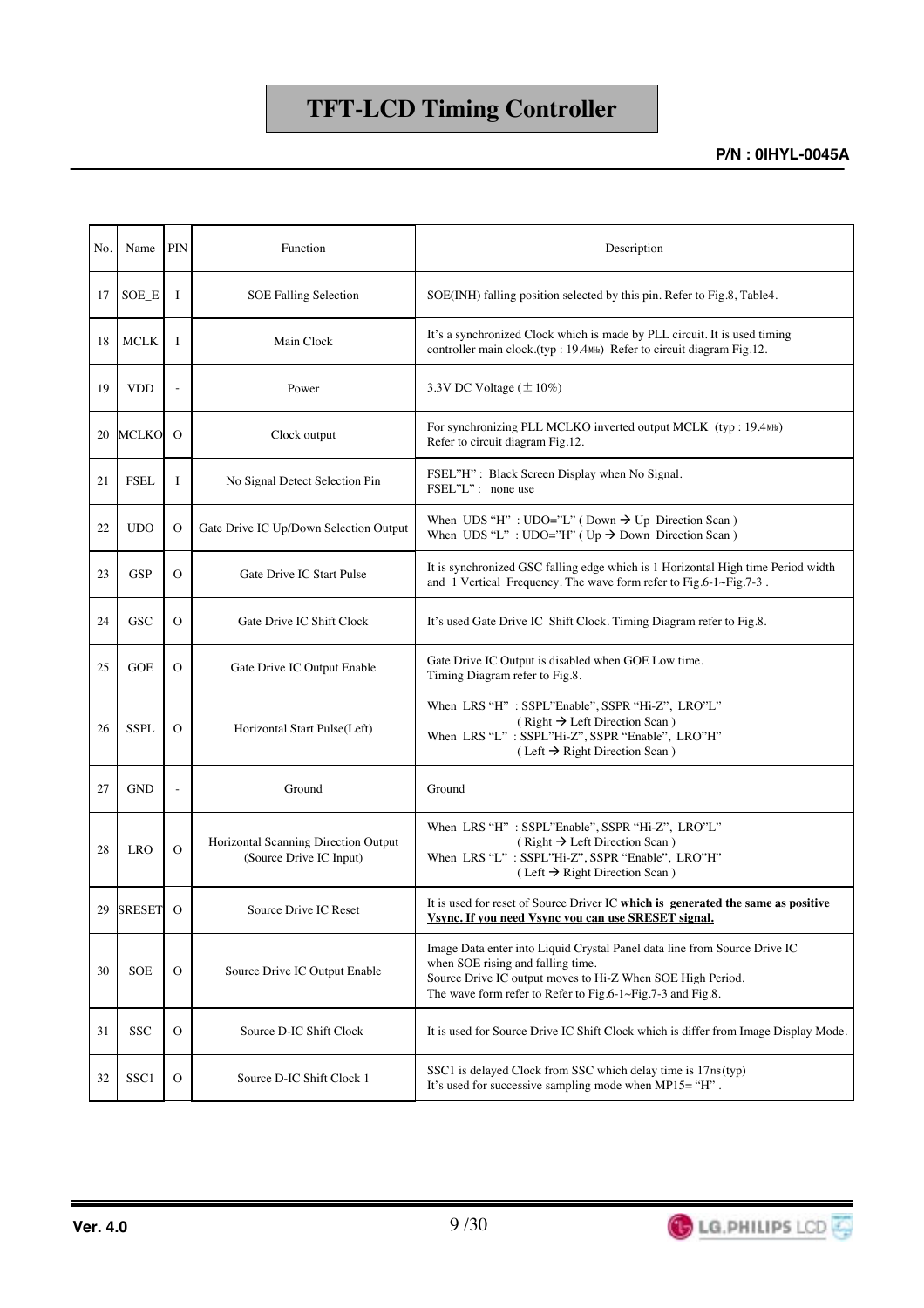| No. | Name             | PIN                      | Function                             | Description                                                                                                                                                                                               |
|-----|------------------|--------------------------|--------------------------------------|-----------------------------------------------------------------------------------------------------------------------------------------------------------------------------------------------------------|
| 33  | SSC <sub>2</sub> | $\Omega$                 | Source D-IC Shift Clock 2            | SSC2 is delayed Clock from SSC1 which delay time is 17ns(typ)<br>It's used for successive sampling mode when MP15= "H".                                                                                   |
| 34  | <b>SSPR</b>      | $\Omega$                 | Horizontal Start Pulse(Right)        | When LRS "H" : SSPL "Enable", SSPR "Hi-Z", LRO "L"<br>$(Right \rightarrow Left Direction Scan)$<br>When LRS "L" : SSPL "Hi-Z", SSPR "Enable", LRO "H"<br>$(Left \rightarrow Right Direction Scan)$        |
| 35  | <b>VDD</b>       |                          | Power                                | 3.3V DC Voltage $(\pm 10\%)$                                                                                                                                                                              |
| 36  | $GSP_S$          | I                        | <b>GSP Position Control</b>          | GSP Signal outputs referred to page $17-1 \sim 18-3$ timing Diagram when GSP_S is "L"<br>If GSP_S is "H" above GSP shifted 1 Horizontal Period.                                                           |
| 37  | <b>STRN</b>      | 1                        | <b>ODD/EVEN GSP Position Control</b> | Referred to Fig.6-1 $\sim$ Fig.7-3.                                                                                                                                                                       |
| 38  | $N_P$            | I                        | Manual NTSC/PAL Selection            | When ATMN "H": $NP_O = "H"$ at NTSC, $NP_O = "L"$ at PAL input<br>(Auto detect mode)<br>When ATMN "L": NP_O output depends on input NTSC/PAL select signal N_P.<br>$[N_P = "H" (NTSC), N_P = "L" (PAL) ]$ |
| 39  | <b>ATMN</b>      | I                        | NTSC/PAL Auto Selection              | When ATMN "H": NTSC/PAL Automatically detect.<br>When ATMN "L" : NTSC/PAL manually detect.                                                                                                                |
| 40  | SSP_S2           | -1                       | <b>SSP Start Position Control</b>    | Horizontal Screen Display Position controlled by SSP_S2, SSP_S1 which is change<br>SSPL, SSPR position. Refer to Fig.5.                                                                                   |
| 41  | SSP_S1           | I                        | <b>SSP Start Position Control</b>    | Horizontal Screen Display Position controlled by SSP_S2, SSP_S1 which is change<br>SSPL, SSPR position. Refer to Fig.5.                                                                                   |
| 42  | $GOE_S$          | -1                       | <b>GOE Width Control</b>             | This option control GOE Width which is control Gate Drive IC Output High Period.<br>Refer to Fig.8.                                                                                                       |
| 43  | <b>GND</b>       | $\overline{\phantom{a}}$ | Ground                               | Ground                                                                                                                                                                                                    |
| 44  | $GSS_S$          | Ι                        | GSC(GSS) Control at NTSC Mode        | It is Control GSC output when NTSC Vertical expand mode(Cinema, Wide2),<br>which is refer to Fig6-2 $\sim$ 6-3 and page 19.                                                                               |
| 45  | <b>VCAC</b>      | $\Omega$                 | Common Voltage Control Signal        | It's used for Liquid Crystal Panel Common Voltage Control Signal.<br>Refer to Fig.6-1 $\sim$ Fig.7-3.                                                                                                     |
| 46  | <b>HSYSC</b>     | $\Omega$                 | Hsync Output for IR3Y29B (Negative)  | It's used for CHROMA IC Hsync Input.                                                                                                                                                                      |
| 47  | <b>FRP</b>       | $\mathcal{O}$            | Video Signal Polarity Control        | It's used for Video image Signal Polarity Control input.                                                                                                                                                  |
| 48  | <b>MP15</b>      | I                        | Sampling Mode selection              | Selection of Source Driver IC Data Sampling Mode.<br>MP15 "H" : Successive Mode (sampling clock : SSC, SSC1, SSC2)<br>MP15 "L": Simultaneous Mode (sampling clock: SSC), (SSC1, SSC2 = "L")               |

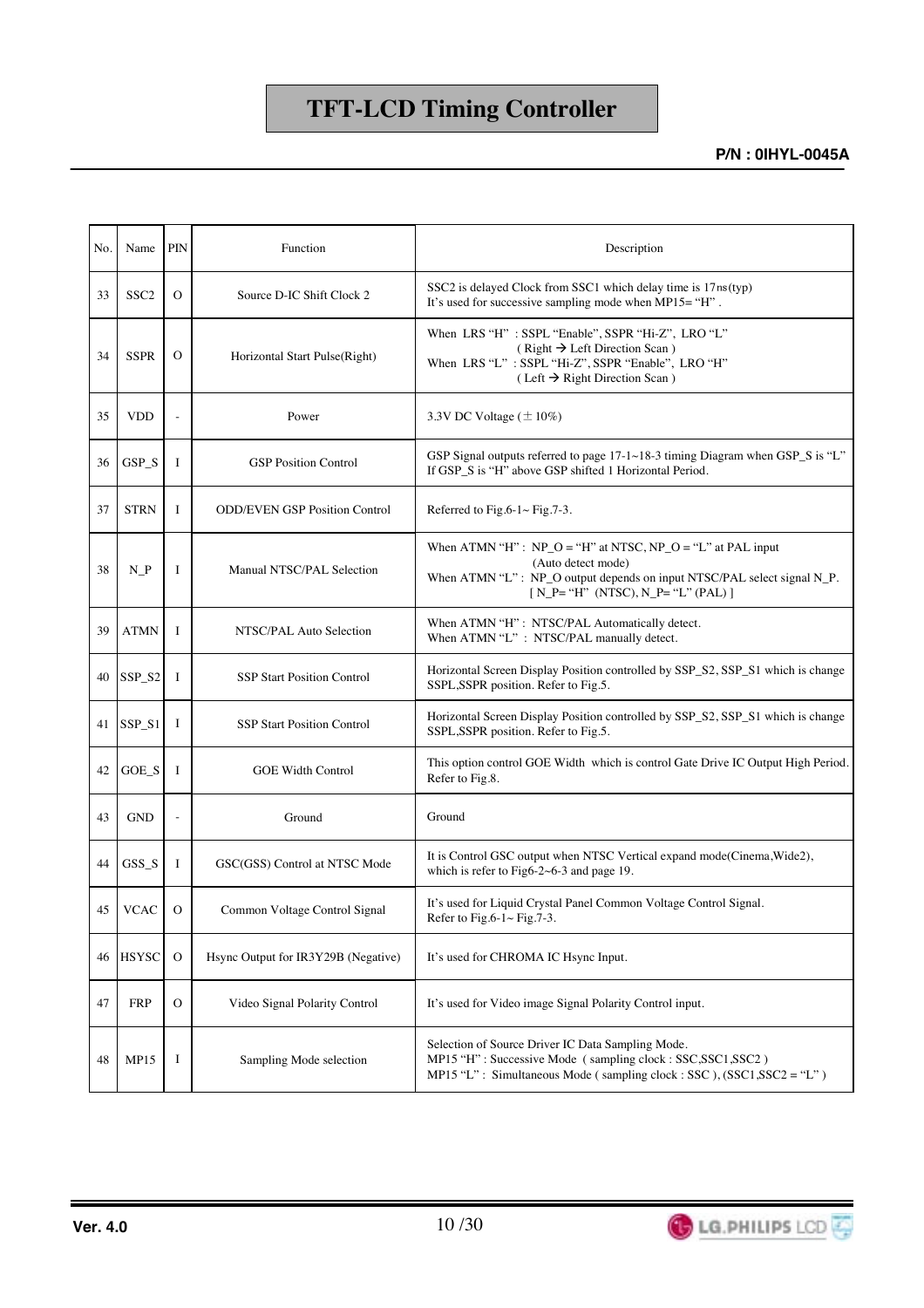**P/N : 0IHYL-0045A**

## **9. Electrical SPECIFICATION**

(1) Absolute Maximum Rating

| Item           | Parameter                          | Min    | Typ | Max           | Unit | <b>Notes</b> |
|----------------|------------------------------------|--------|-----|---------------|------|--------------|
| $\rm V_{DD}$   | <b>Input Voltage</b>               | $-0.3$ |     | 3.8           |      |              |
| $V_I$          | <b>CMOS</b> input Signal Voltage   | $-0.3$ |     | $V_{DD}+0.3$  |      |              |
| $V_{O}$        | <b>CMOS</b> output Signal Voltage  | $-0.3$ |     | $V_{DD}$ +0.3 |      |              |
| $\rm T_{STG}$  | Storage temperature                | $-40$  |     | $+125$        | Ĉ    |              |
| $T_{\rm LSTG}$ | Lead Temperature (Soldering, 4sec) |        |     | $+260$        | Ŷ.   |              |

- $*$  Notes : This can be destroyed over the maximum rating, LPL didn't assure the secure of component. All function of this component must be operated under normal operating condition
- (2) Normal Operating Condition

| Item               | Parameter                                | Min      | Typ | Max      | Unit          | <b>Notes</b> |
|--------------------|------------------------------------------|----------|-----|----------|---------------|--------------|
| $V_{DD}$           | <b>Input Voltage</b>                     | 3.0      | 3.3 | 3.6      |               |              |
| $\rm V_{IH}$       | <b>CMOS</b> Input Signal Voltage         | 2.0      |     | $V_{DD}$ |               |              |
| $\rm V_{II}$       | <b>CMOS</b> Output Signal Voltage        | $\Omega$ |     | 0.8      |               |              |
| $1_{\text{OPR}}$   | <b>Operating Temperature</b>             | $-30$    | 25  | 85       | $\mathcal{C}$ |              |
| <sup>1</sup> REOPR | <b>Reliability Operating Temperature</b> | $-10$    | 25  | 85       | Ĉ             |              |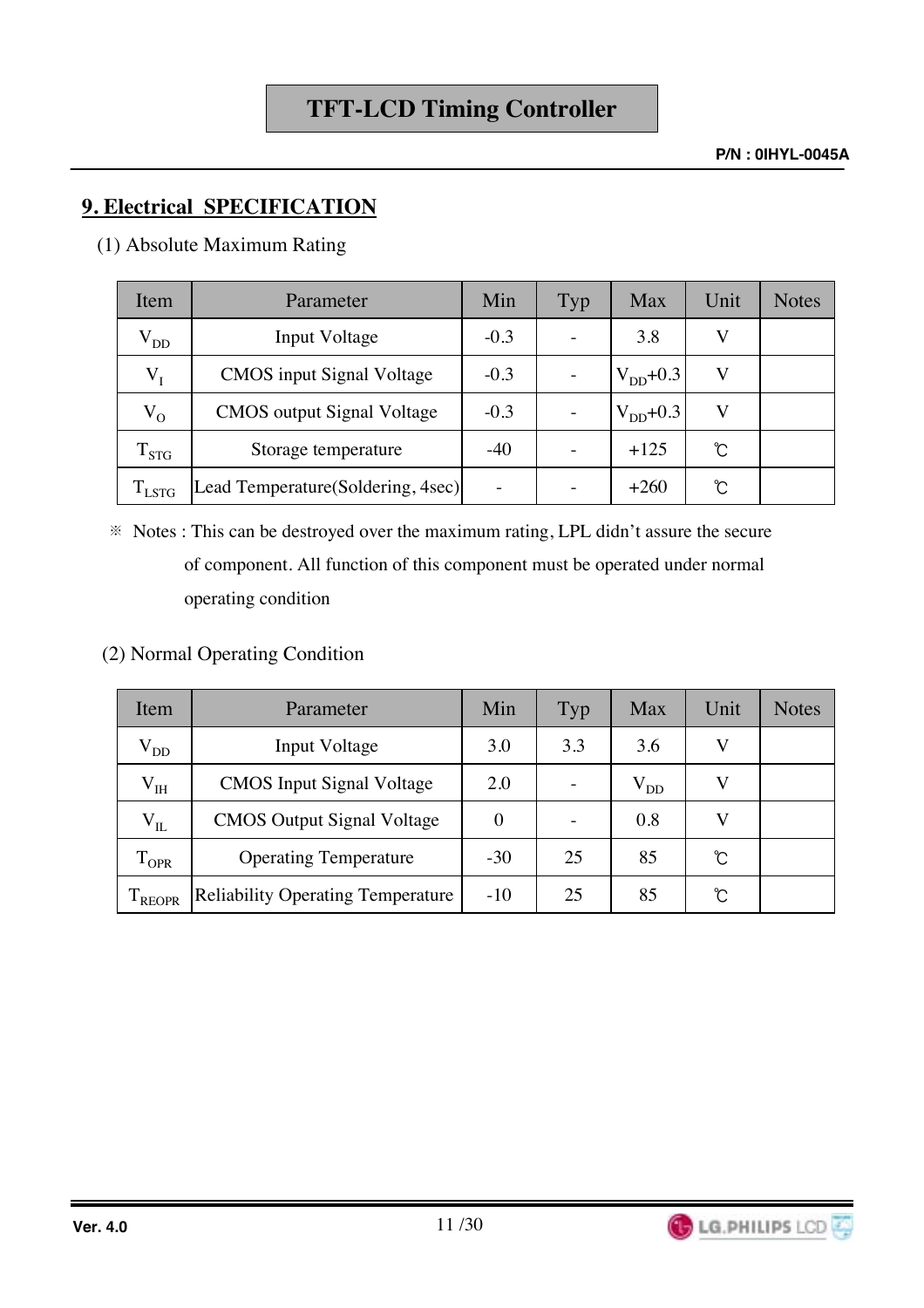### **10. Screen Display range**

- 1) NTSC (N\_T = 'H', ATMN = 'L')
	- (1) Horizontal Direction (Refer to Fig.5)
		- a1) FULL Display MODE : Display 480 Pixel
		- a2) Normal Display MODE : Display 376 Pixel
		- a3) WIDE Display MODE : Display 480 Pixel
	- (2) Vertical Direction (Refer to page 17-1~17-3) b1) FULL Display MODE : Display  $23H \sim 256H$ 
		- b2) CINEMA Display MODE : Display 54H ~ 229H
		- b3) WIDE2 Display MODE : Display 50H ~ 236H

#### 2) PAL  $(N_T = 'L', ATM = 'L')$

- (1) Horizontal Direction (Refer to Fig.5)
	- a1) FULL Display MODE : Display 480 Pixel
	- a2) Normal Display MODE : Display 376 Pixel
	- a3) WIDE Display MODE : Display 480 Pixel
- (2) Vertical Direction (Refer to page 18-1~18-3)
	- b1) FULL Display MODE : Display 28H ~300H [eliminate  $(14n +1, 14n + 7)$ ].
	- b2) CINEMA Display MODE : Display 47H ~ 280H
	- b3) WIDE2 Display MODE : Display  $35H \sim 303H$  [eliminate  $(22n + 1.22n + 16)$ ].

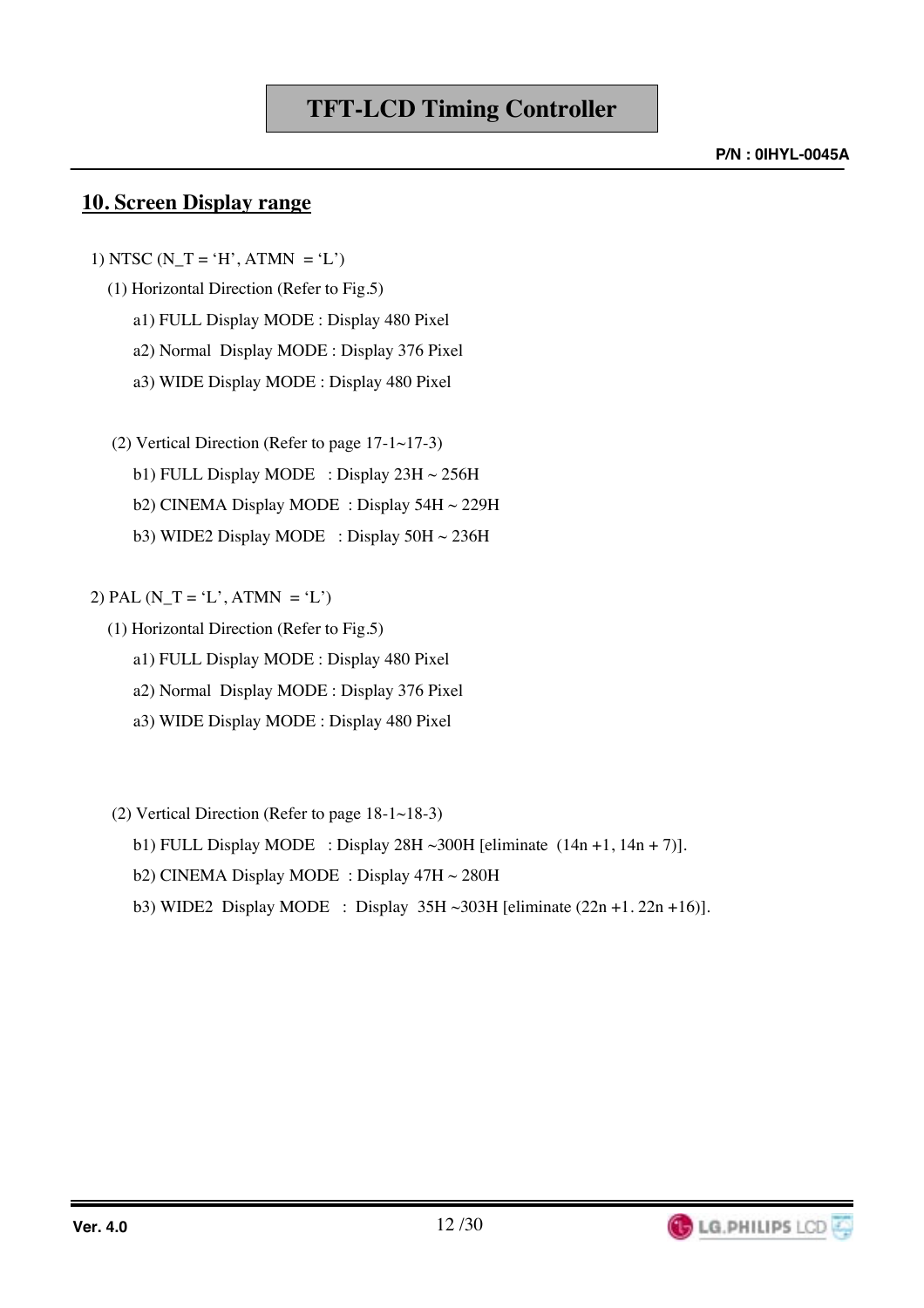## **11. MODE Setting**

### **Table 3. Mode Setting**

| MODE3 | MODE2 | MODE1 | <b>MODE</b>                  | Description                                                                                                                                                                                                        | Source                     | <b>Notes</b> |
|-------|-------|-------|------------------------------|--------------------------------------------------------------------------------------------------------------------------------------------------------------------------------------------------------------------|----------------------------|--------------|
| H     | H     | H     | <b>FULL</b><br><b>MODE</b>   | Display evenly by controlling frequency<br>evenly of whole display under vertical,<br>horizontal range of input signal. It uses<br>16:9 wide input. Display wide horizontally<br>in case of the display ratio 4:3. | 16:9 image                 | Fig. $3-1$   |
| H     | H     | L     | <b>WIDE</b><br><b>MODE</b>   | Change horizontal Clock to make image<br>output of center display similar with image<br>input to loose incompatibility with center<br>display under 4:3 Full mode.                                                 | 16:9 image                 | Fig. $3-2$   |
| L     | H     | H     | <b>NORMAL</b><br><b>MODE</b> | Display to make same with real display<br>size under input 4:3 display signal, which<br>Left/right side displayed black.                                                                                           | 4:3 Image                  | Fig. 3-3     |
| H     | L     | L     | <b>CINEMA</b><br><b>MODE</b> | The main display area of wide signal $(16.9)$<br>such like Letter focus size. Use Full mode<br>horizontally, use more wide than usual<br>vertically to make similar with real image                                | Letter Focus<br>Wide Input | Fig. $3-4$   |
| L     | L     | H     | WIDE2<br><b>MODE</b>         | Make the display same with WIDE<br>horizontally and use CINEMA vertically<br>to control center display under 4:3 display<br>mode. Sort of vertical signal can't be seen.                                           | $16:9$ image               | Fig. $3-5$   |
| L     | L     | L     | test                         | Test mode                                                                                                                                                                                                          | test                       | test         |
| L     | H     | L     | test                         | Test mode                                                                                                                                                                                                          | test                       | test         |
| H     | L     | H     | test                         | Test mode                                                                                                                                                                                                          | test                       | test         |

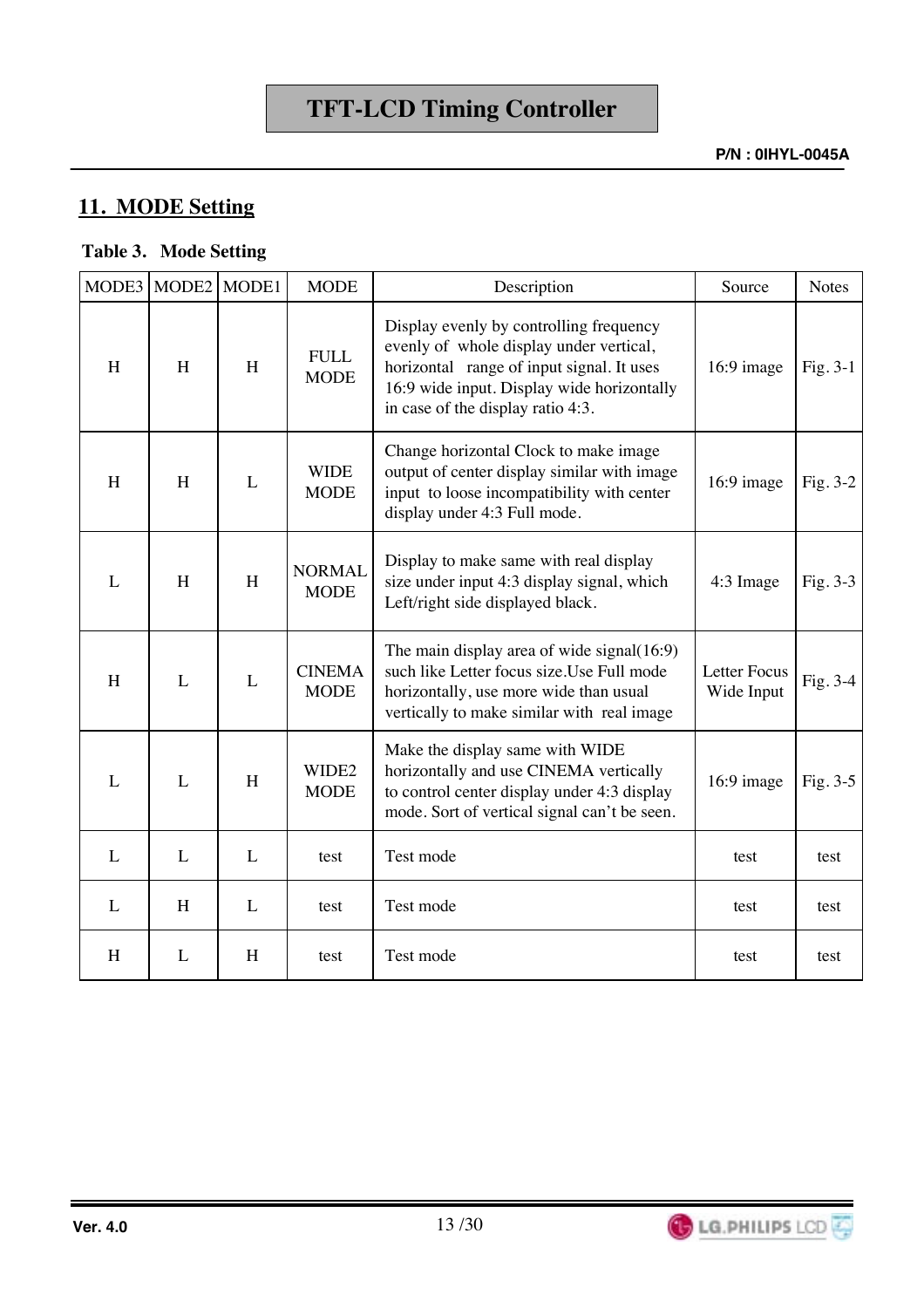

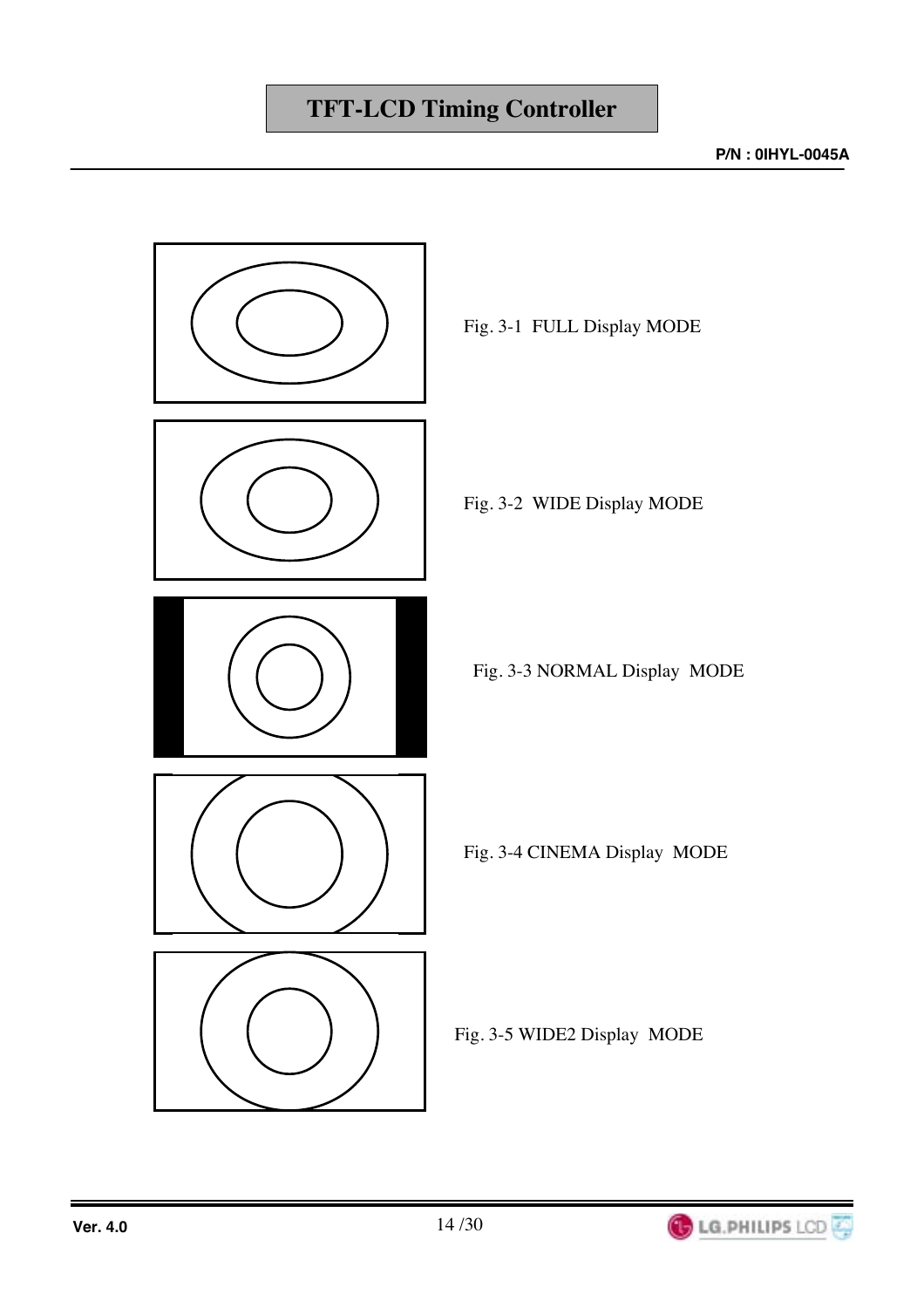## **12. DIV, HSY, HSYSC Generation**

## Internal DIV, HSY, HSYSC Timing Description



Fig. 4 DIV, HSY,HSYSC Generation

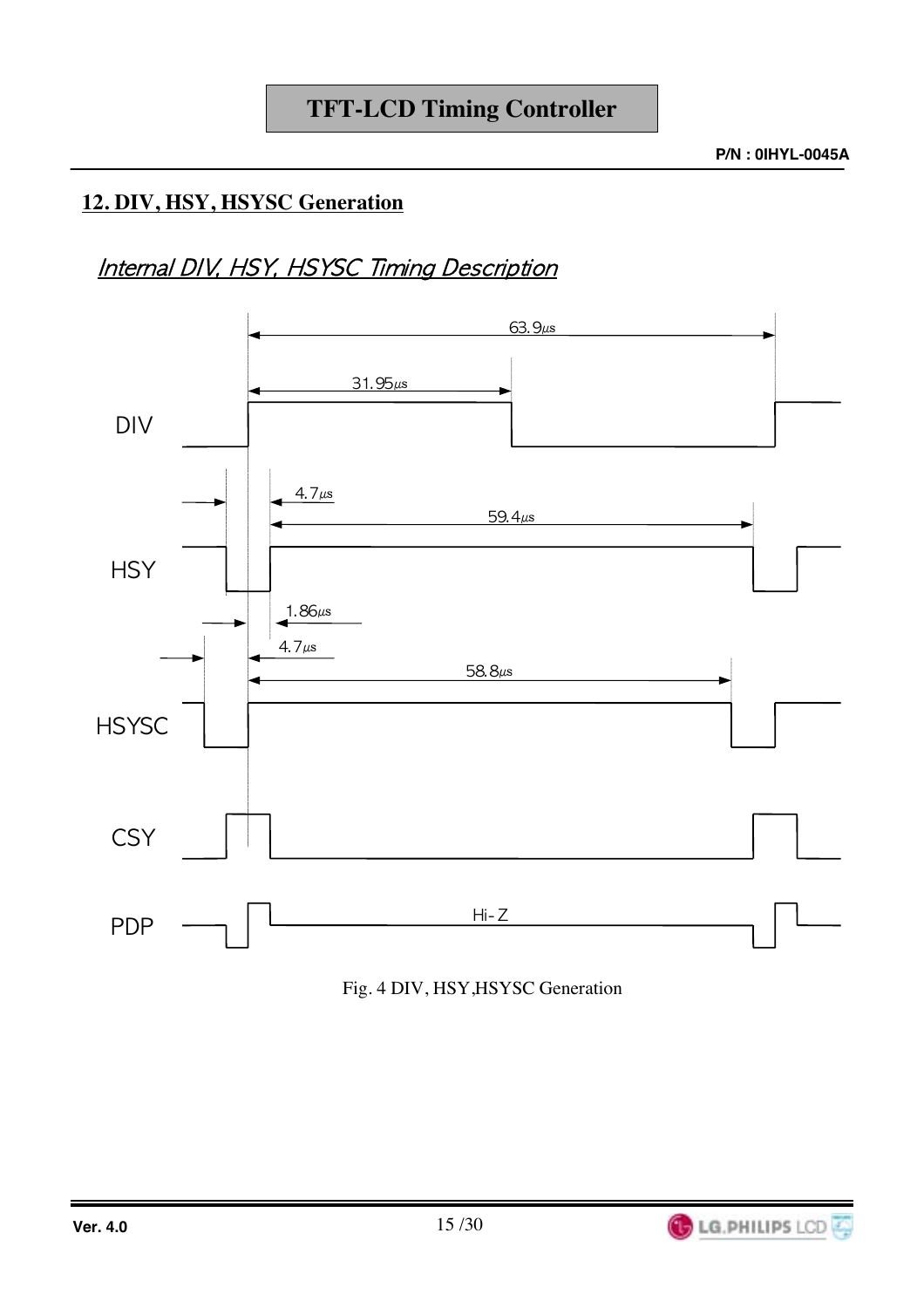**P/N: 0IHYL-0045A** 

### **13. Horizontal Display Position**

#### 1) Full Mode



SSP\_S2, SSP\_S1: "LL" 2UC SSP\_S2, SSP\_S1: "LL" 2UC SSP\_S2, SSP\_S1: "LH" 3UC SSP\_S2, SSP\_S1: "LH" 3UC SSP\_S2, SSP\_S1: "HL" 4UC<br>SSP\_S2, SSP\_S1: "HH" 1UC SSP\_S2, SSP\_S1: "HL" 4UC<br>SSP\_S2, SSP\_S1: "HL" 4UC<br>SSP\_S2, SSP\_S1: "HH" 1UC 52Pixel 52Pixel 376Pixel

#### 3) Wide Mode

MCLK: 51.546ns (19.4MHz) Used Clock(UC): Five kinds of Clock (92.78ns, 96.64ns, 103.09ns, 108.8ns, 113ns)



Fig. 5 Horizontal Display Position

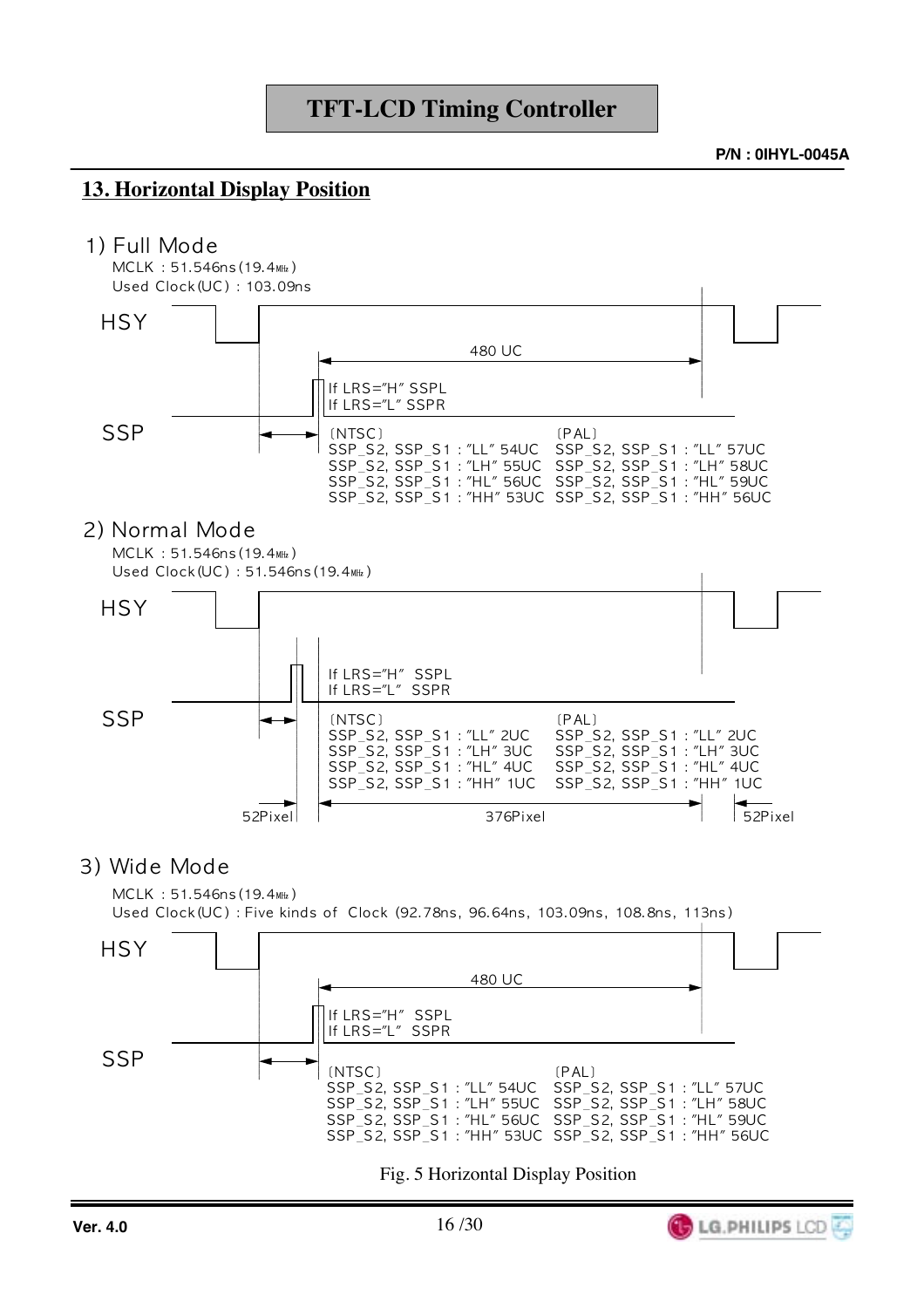#### **P/N : 0IHYL-0045A**

## **14. Vertical Display Method(NTSC)**

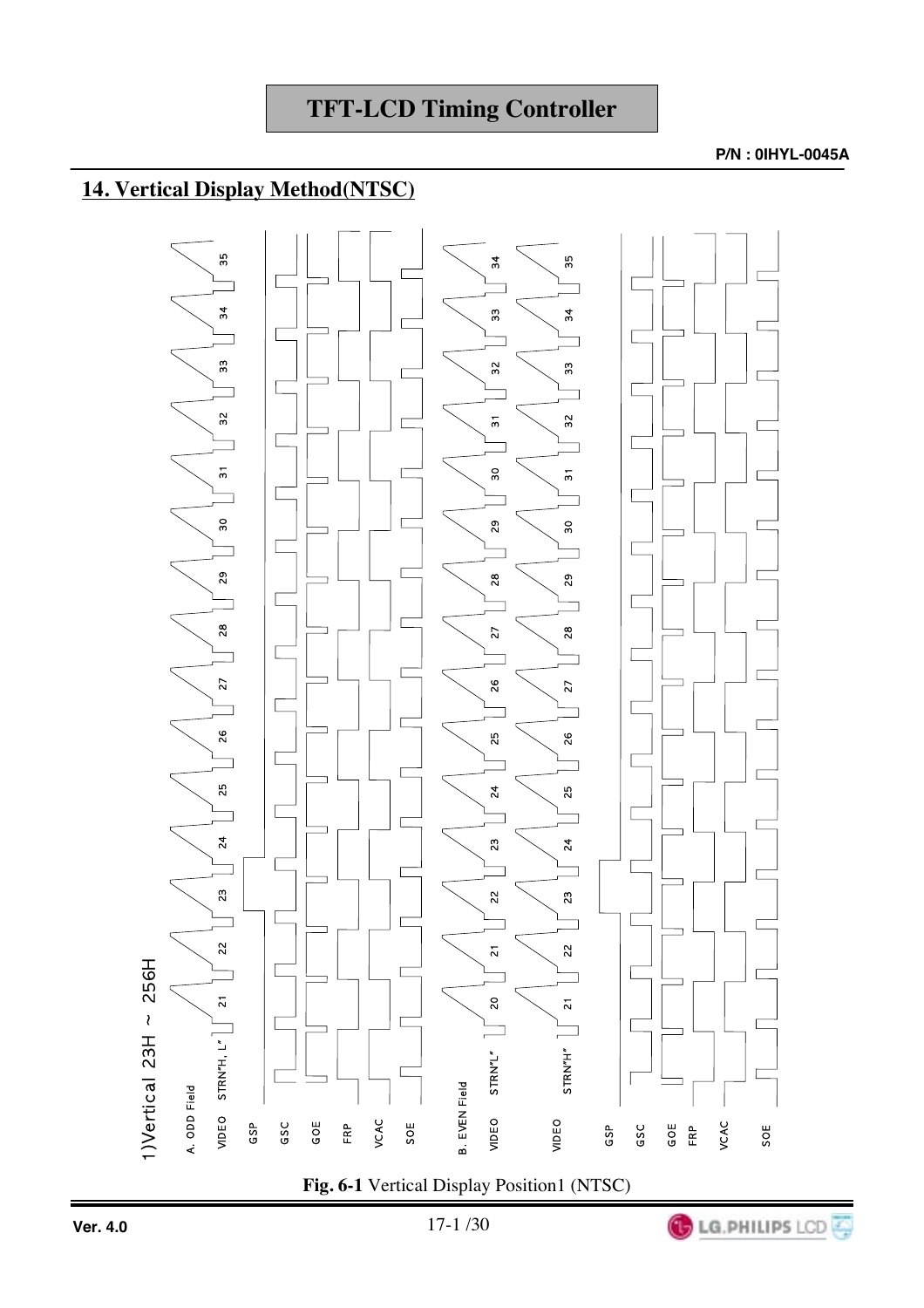## **14. Vertical Display Method(NTSC)**



**Fig. 6-2** Vertical Display Position2 (NTSC)

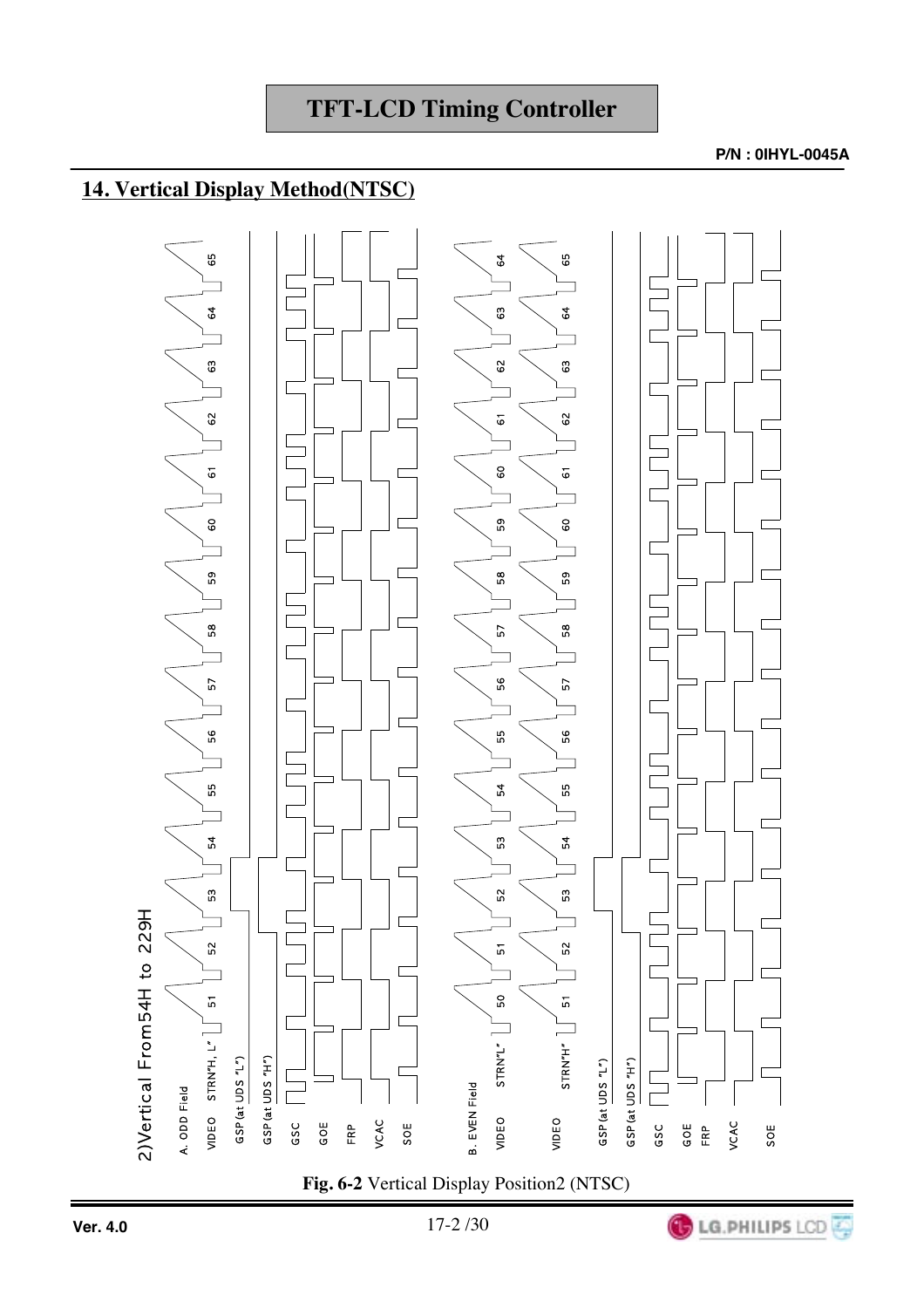## **14. Vertical Display Method(NTSC)**



**Fig. 6-3** Vertical Display Position3 (NTSC)

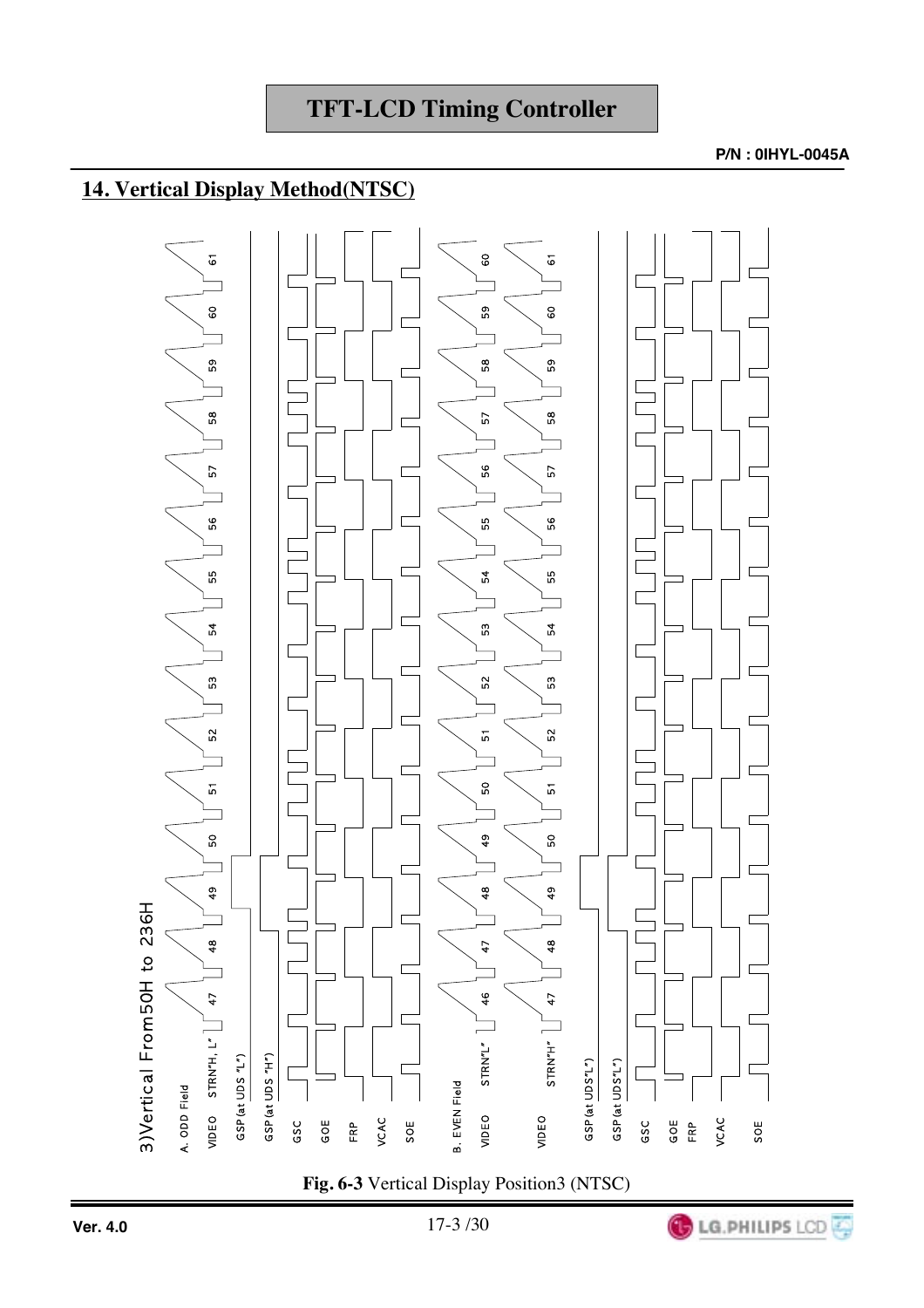### **15. Vertical Display Method(PAL)**



**Fig.7-1** Vertical Display Position1 (PAL)

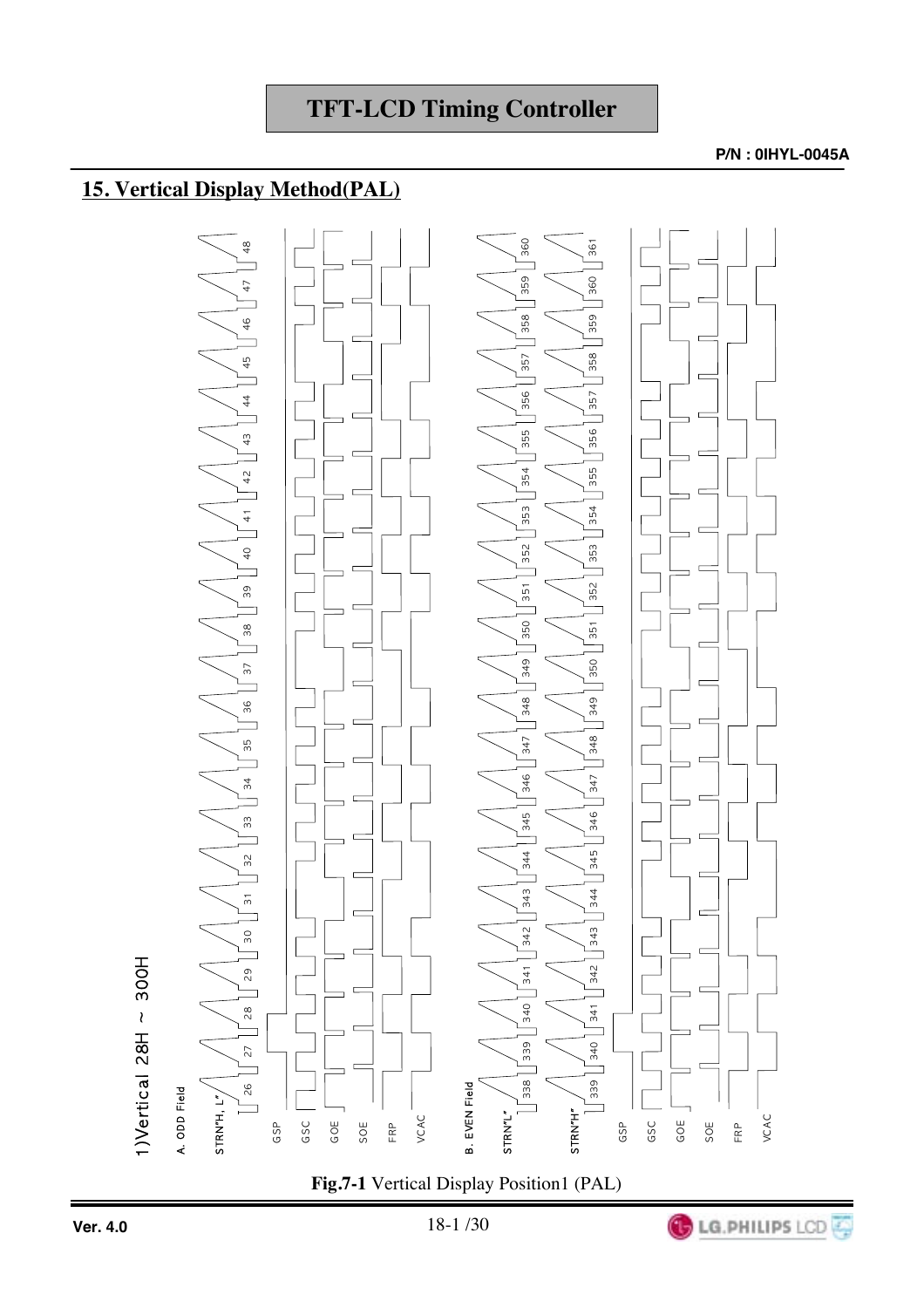### **15. Vertical Display Method(PAL)**



**Fig.7-2** Vertical Display Position2 (PAL)

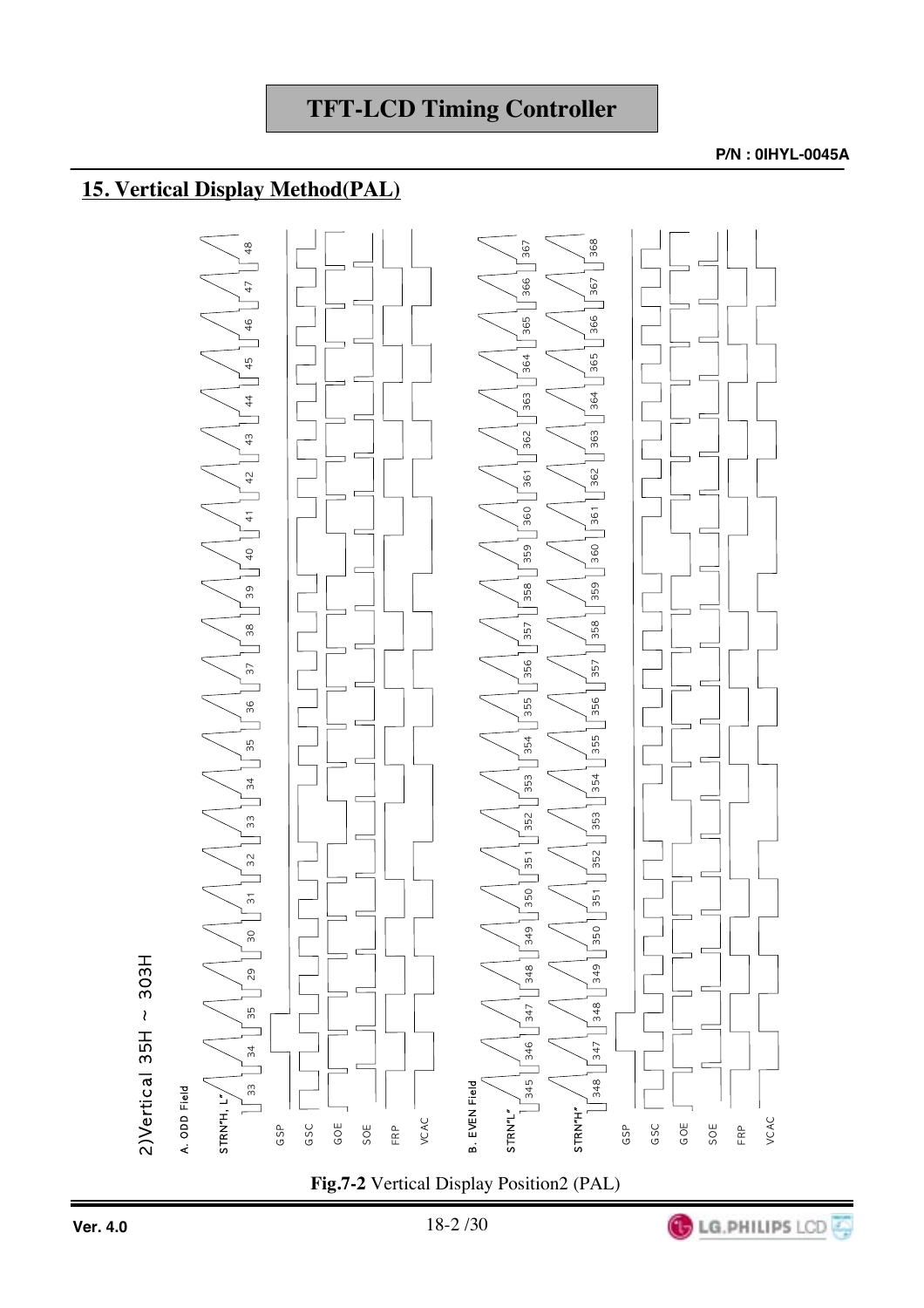## **15. Vertical Display Method(PAL)**



**Fig.7-3** Vertical Display Position3 (PAL)

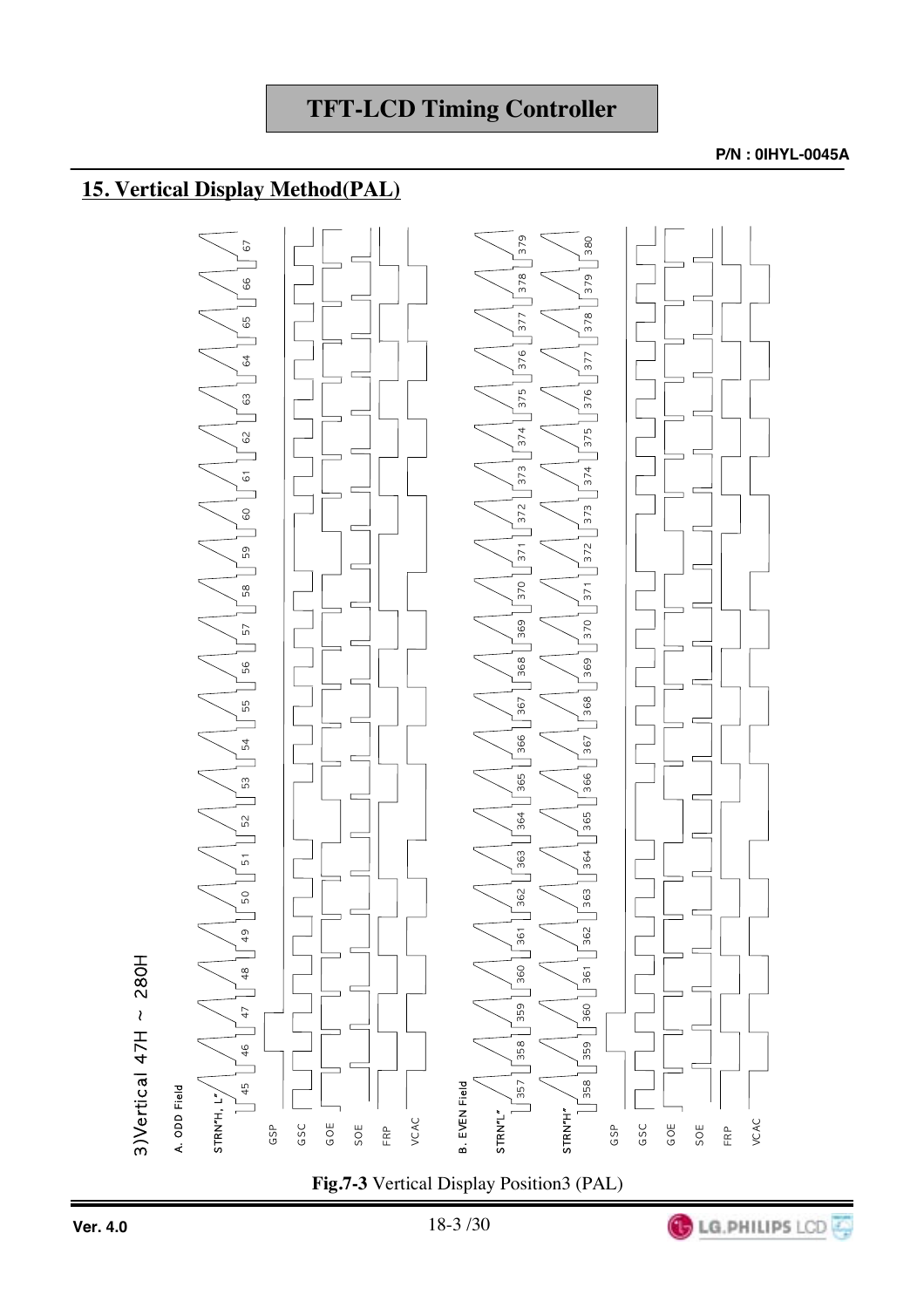**P/N : 0IHYL-0045A**

**LG.PHILIPS LCD** 

#### **16. Control Option**



Fig. 8 Control Option

|              | л.   |      |             |              |
|--------------|------|------|-------------|--------------|
| GOE_S        | L    | H    | Unit        | <b>Notes</b> |
| $\mathbf{A}$ | 15   | 25   | <b>MCLK</b> |              |
| B            | 30   | 50   | <b>MCLK</b> |              |
| GSS_S        | L    | H    | Unit        | <b>Notes</b> |
| $\mathbf C$  | 950  | 970  | $\sf MCLK$  | 1)           |
| D            | 1150 | 1150 | <b>MCLK</b> |              |
| SOE_S        | L    | H    | Unit        | <b>Notes</b> |
| E            | 85   | 85   | <b>MCLK</b> | 2)           |
|              |      |      |             |              |
| SOE_E        | L    | H    | Unit        | <b>Notes</b> |
| $\mathbf F$  | 100  | 100  | <b>MCLK</b> | 2)           |

Table 4. Control Option

Notes : 1) This value used at UDS "L". Internal modulated GSS rising time used at UDS"H".

2) SOE rising and falling time is set appropriate timing so fix it at SOE\_S, SOE\_E "H" "L" .

Others)

- "X : 1/4H", "Y : 1/2H", " Z : 36tMCLK"

- Above Timing Control option is normal conditional control option.

- SSP\_S2, SSP\_S1 refer to page 16.

- GSP\_S "L"refer to page 17-1~18-3, if GSP\_S "H"when this case GSP runs 1H shift.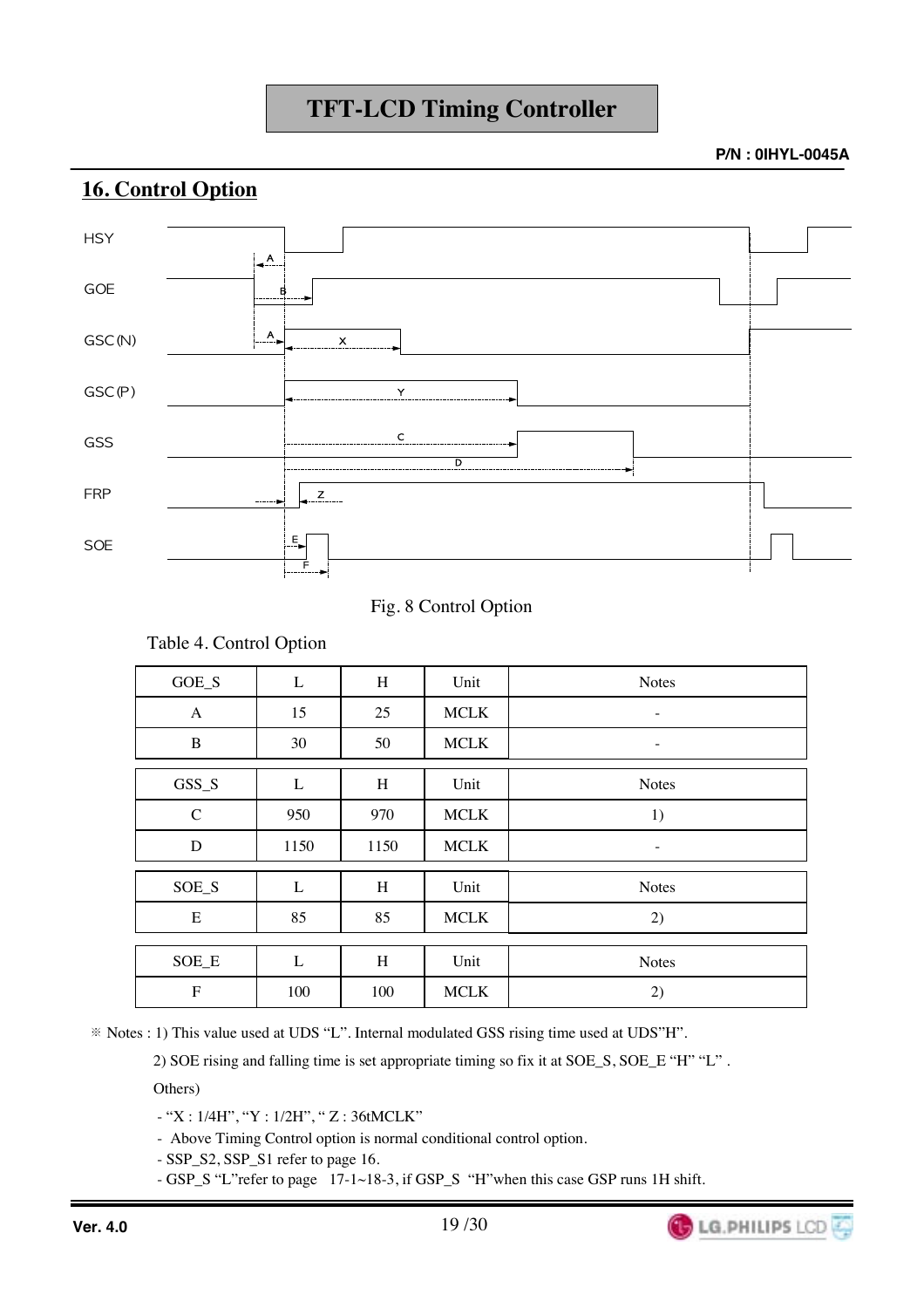## **17. Package**



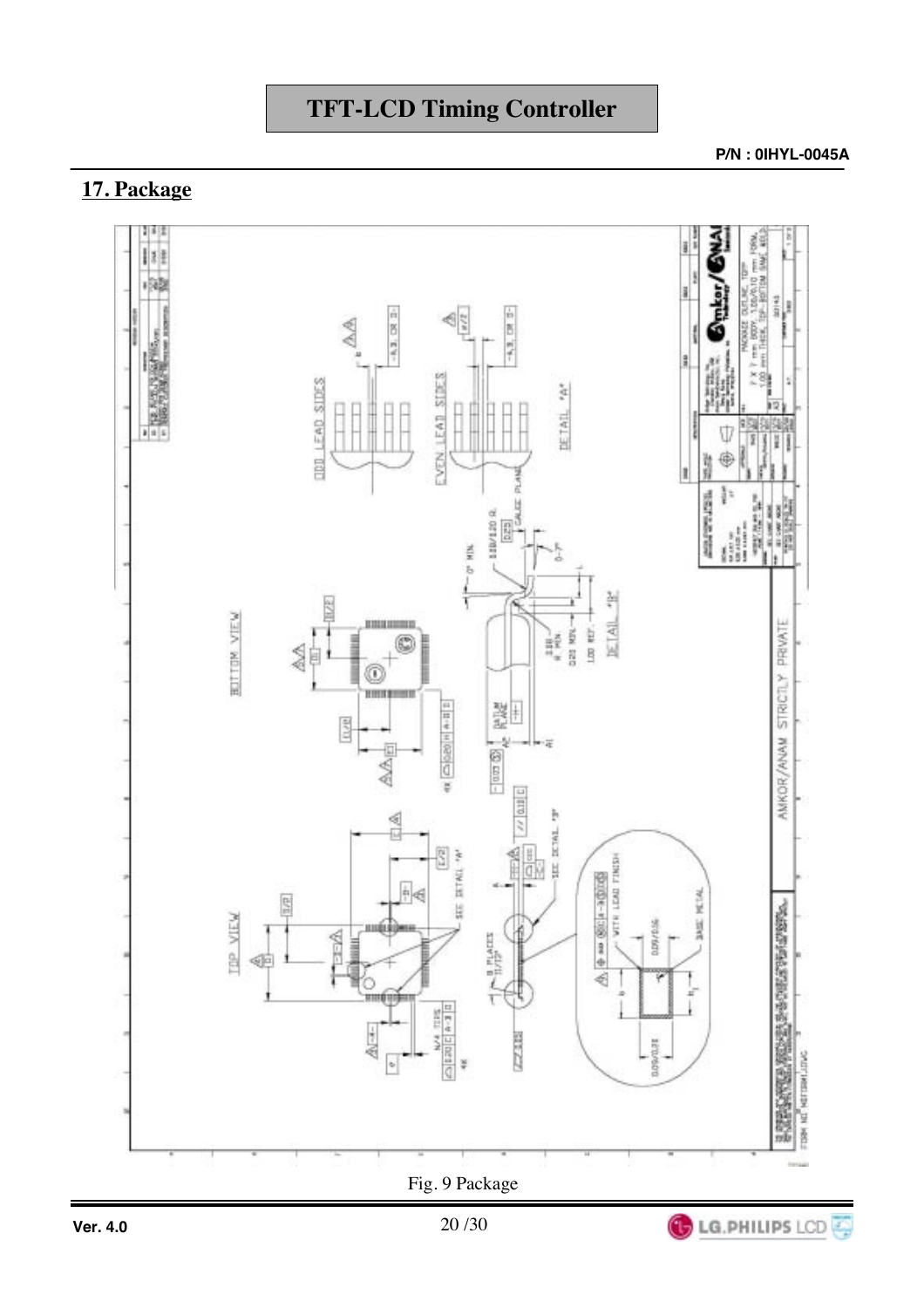

#### **P/N : 0IHYL-0045A**

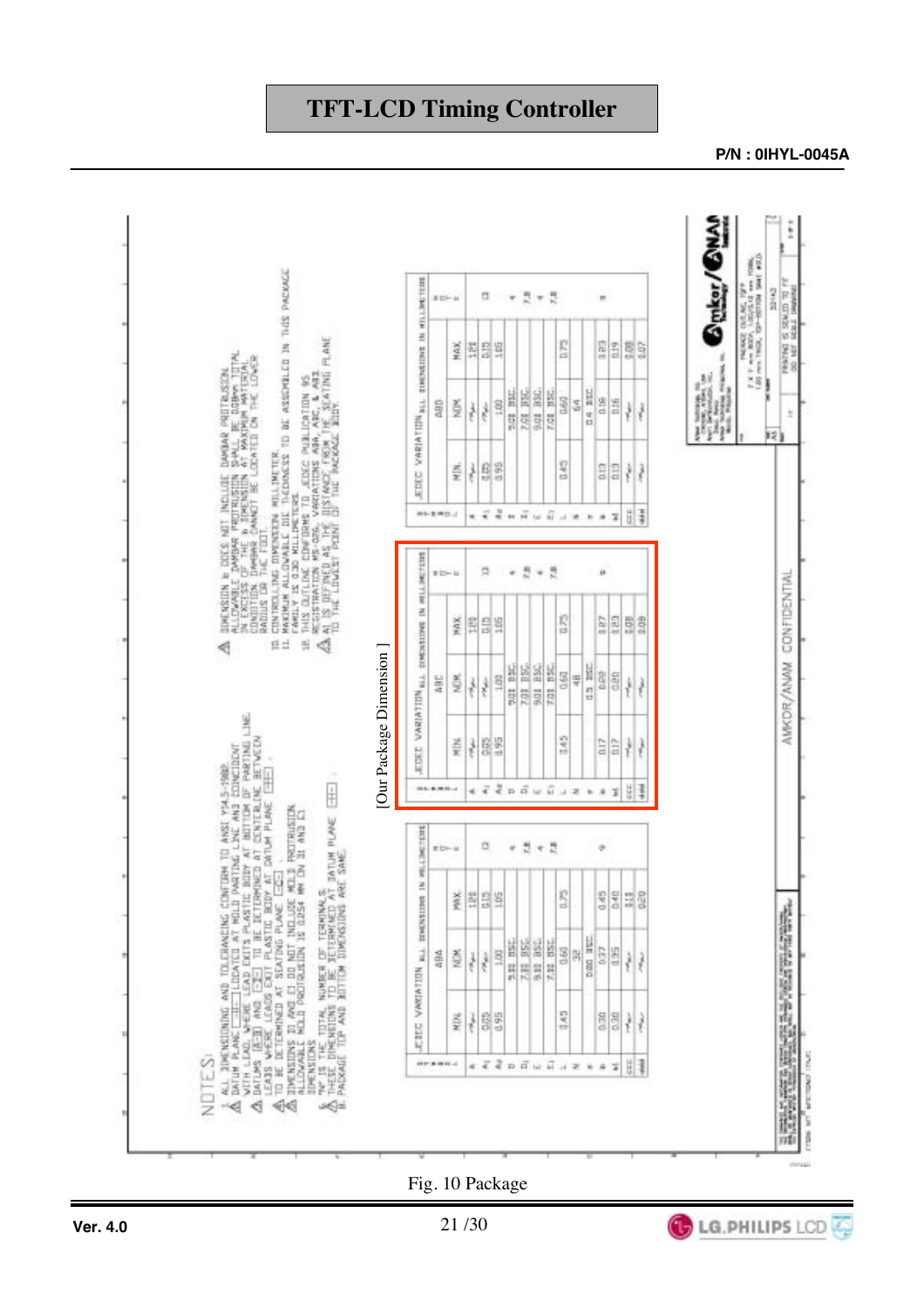LG.PHILIPS LCD



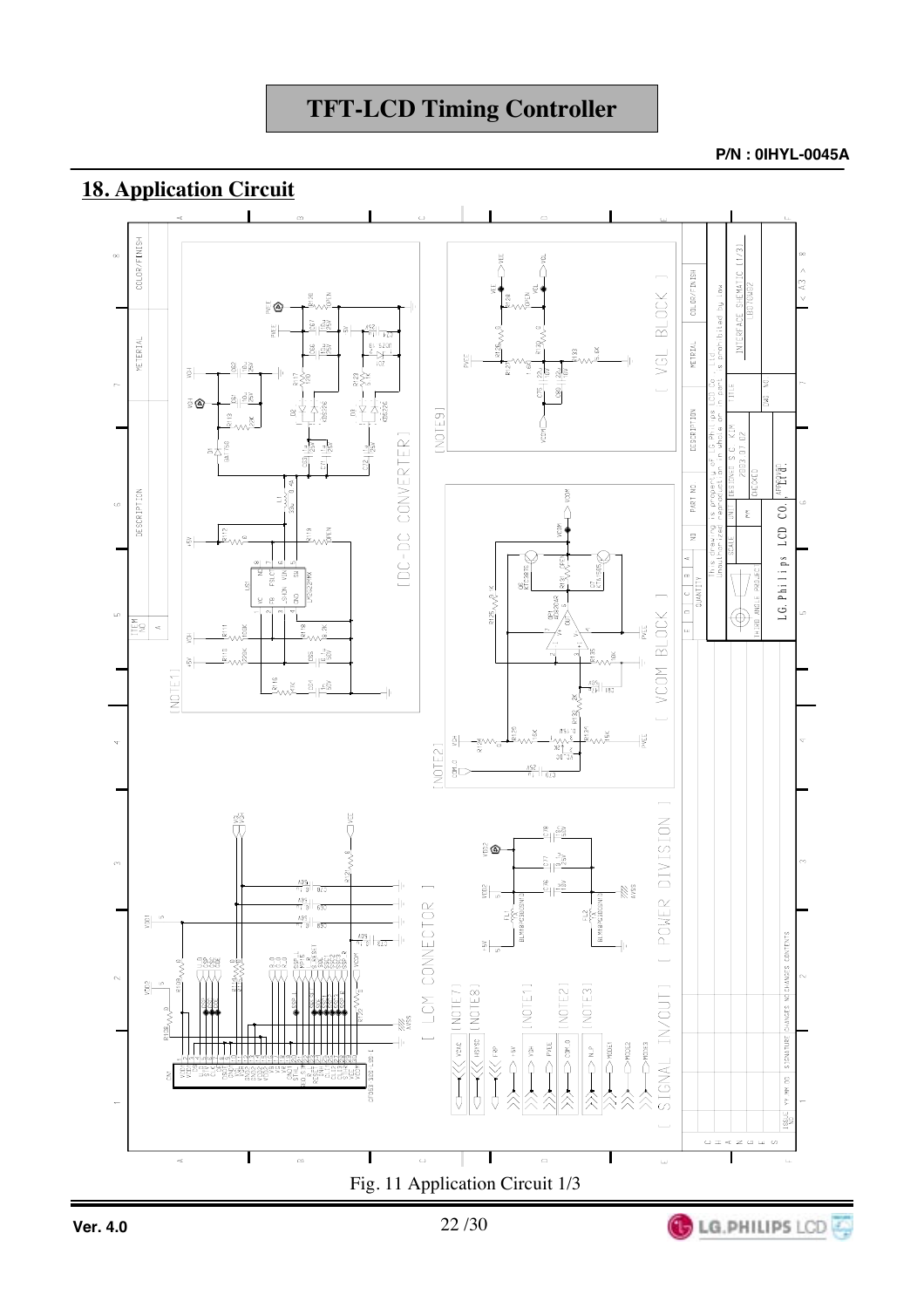**P/N : 0IHYL-0045A**

**LG.PHILIPS LCD** 



Fig. 12 Application Circuit 2/3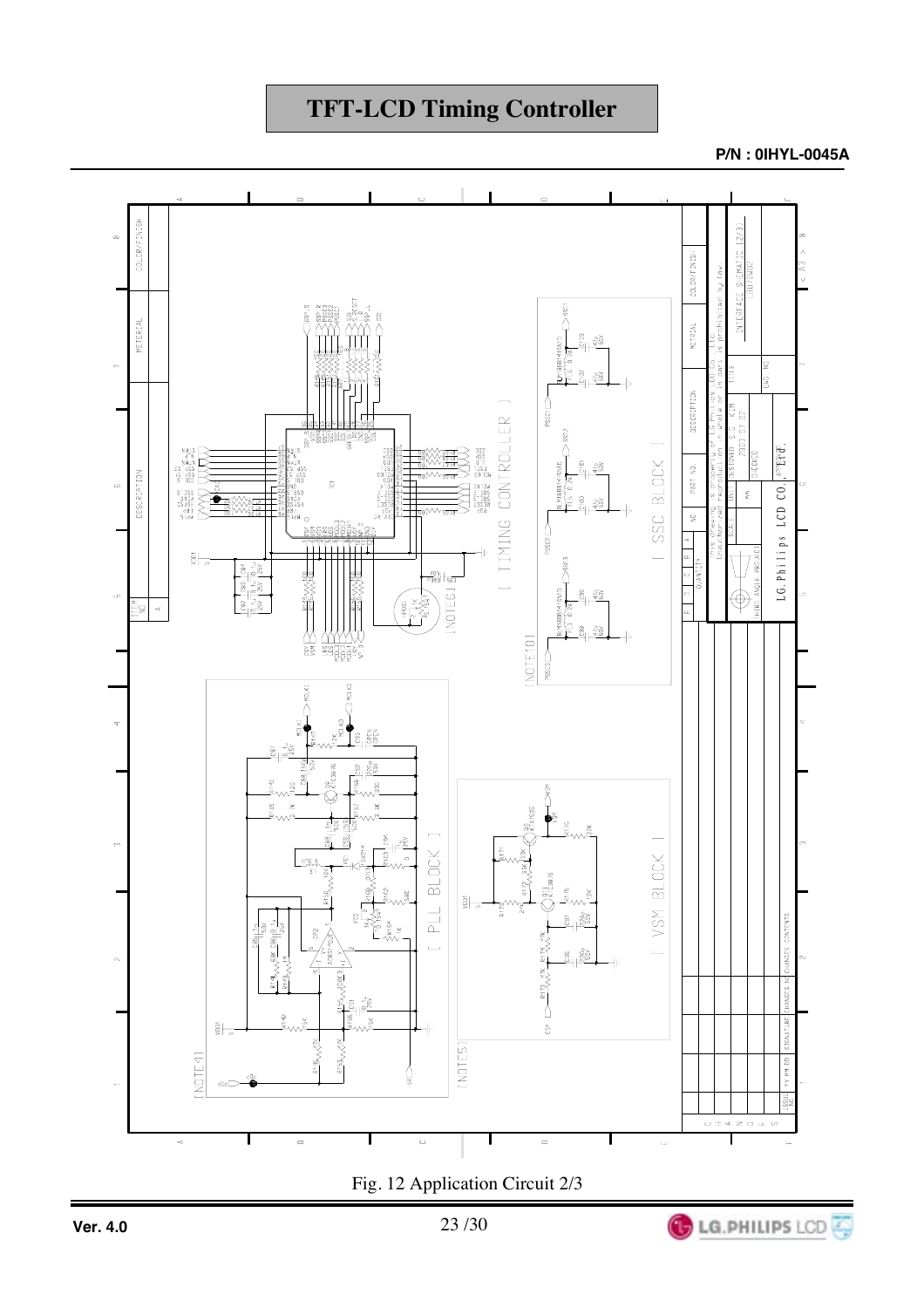**P/N : 0IHYL-0045A**



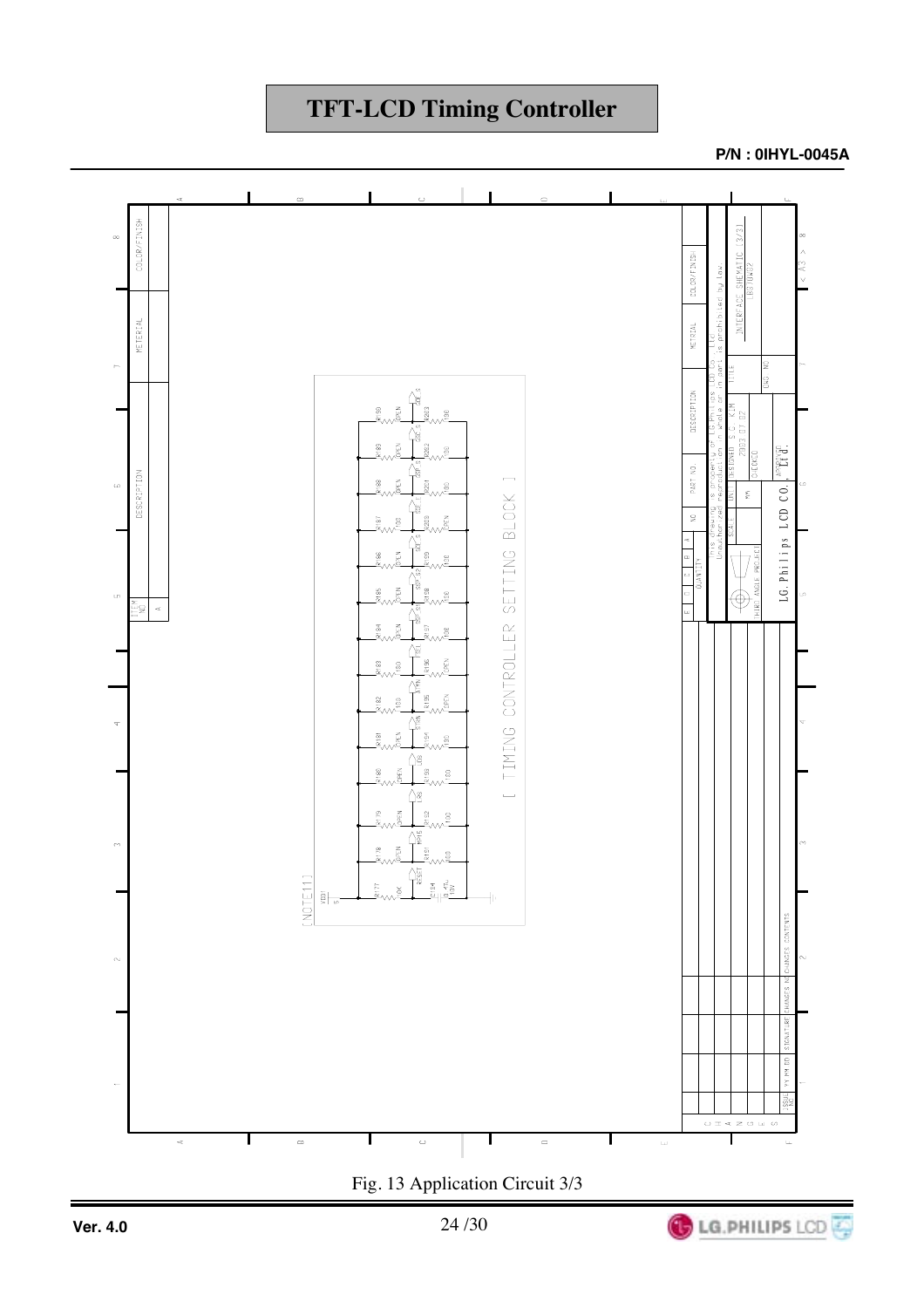#### **Application Notes**

(NOTE) This is for your reference and it could need to optimize R, C values according to the system.

- (NOTE 1) This is DC/DC Converter circuit for supply the power of LCM. If there is another power supplier for LCM, this circuit don't need.
	- notice) If PVEE is stable enough based on 1H time, it can be used for "- 5V ", the source of power for VCO of PLL circuit - which is for revised T-con - after divided it directly
- $[NOTE 2] COM_O must satisfy the range which is confined in [Table 1].$ 
	- notice) VCOM circuit of this specification is recommended to your circuit for improving performance. (Improving quantity of display and reducing stabilized time of display when power on)

 $[Table 1]$ 

| COM O            | <b>MN</b> | TYP                      | <b>MAX</b> |
|------------------|-----------|--------------------------|------------|
| $V_{DC}$ (Volts) | $+1.5$    | $\overline{\phantom{0}}$ | $+3.5$     |
| $V_{AC}$ (Volts) | +2.1      | $+2.6$                   | $+3.1$     |



(NOTE 3) "N\_P" is for choice of NTSC or PAL. In case of setting "H" on the 39th Pin "ATMN", It is automatically selected NTSC or PAL according to Video input signal, without regard to "N\_P" choice.

> But if the automatic mode is unstable on your system, you can use "N P" after setting "ATMN" Low.

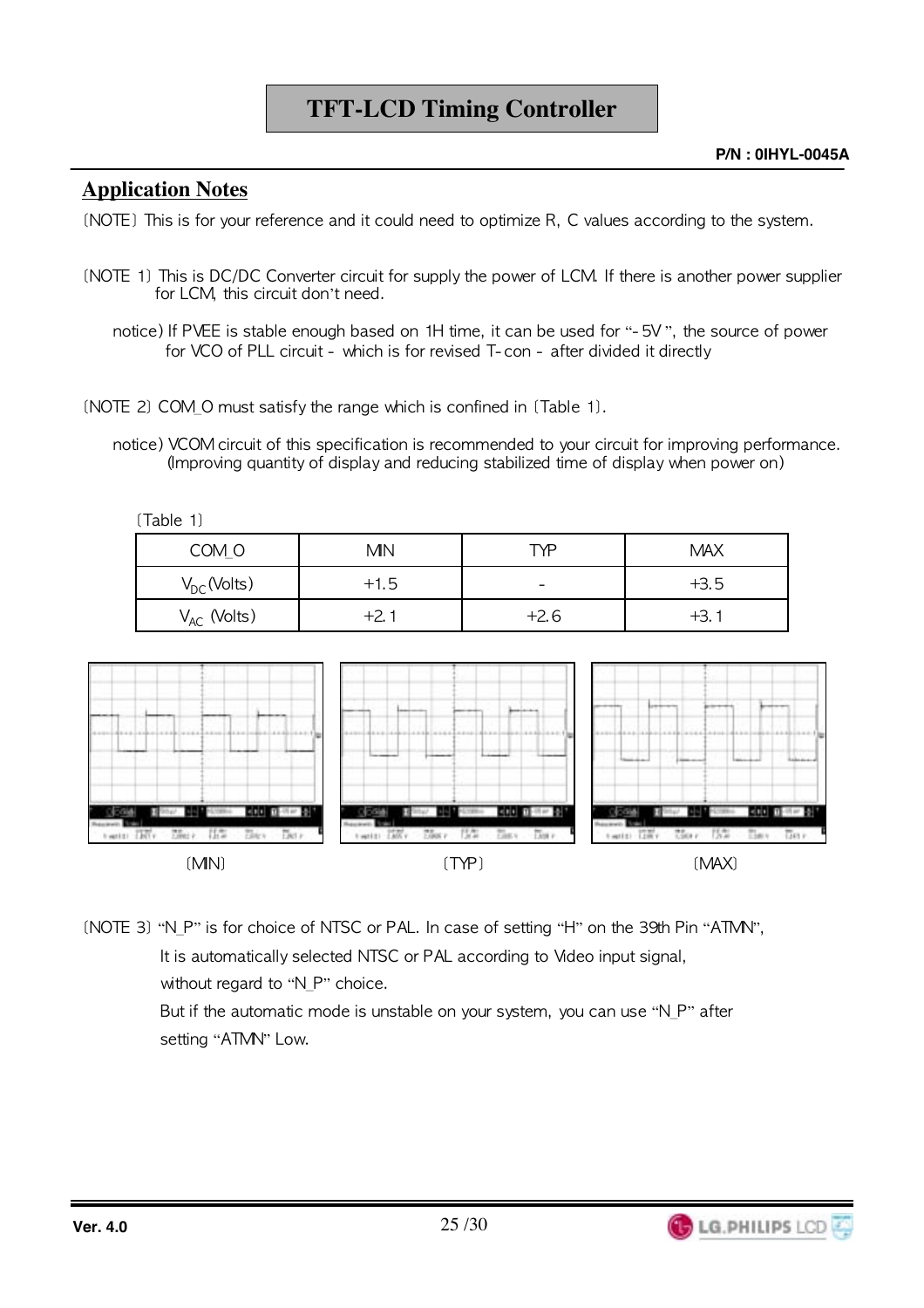(NOTE 4-1) PDP signal, which is input signal of PLL circuit, must be satisfied within the range as (Table 2) when no yideo signal. It must be same with below wave form when you check PDP signal on 25th line of "Odd Frame" when video signal is supplied.



 $(PDF \text{ signal of } 25 \text{th line of Odd Frame})$  (PDP Low range, Timing 2.7uS)

(NOTE 4-2) "MCLKI" which is final output of PLL circuit, have to meet (Table 3). If it can't, you should control R, C values on PLL circuit to meet it.

 $[Table 3]$ 

| MCLKI signal    | MΝ    | `YP.  | <b>MAX</b> |  |
|-----------------|-------|-------|------------|--|
| DC level        | 1.4V  | 1.5V  | 1. GV      |  |
| <b>AC</b> level | 0. 8V | 1. OV | 3.3V       |  |



(MCLKI wave form when no video signal of reference circuit 1

**LG.PHILIPS LCD** 

#### (NOTE 4-3) Setting method of PLL Circuit

1<sup>st</sup> proposal) In case of fixing resistor of VCO, Refer PLL circuit of Fig. 12

L3=3.9uH, R160=Open, R163=0Ω,C92=220pF

 $2<sup>nd</sup>$  proposal) In case of using the variable resistor of VCO, Refer PLL circuit at Page 27.

L3=4.7uH, R160=0Ω, R163=Open,C92=100pF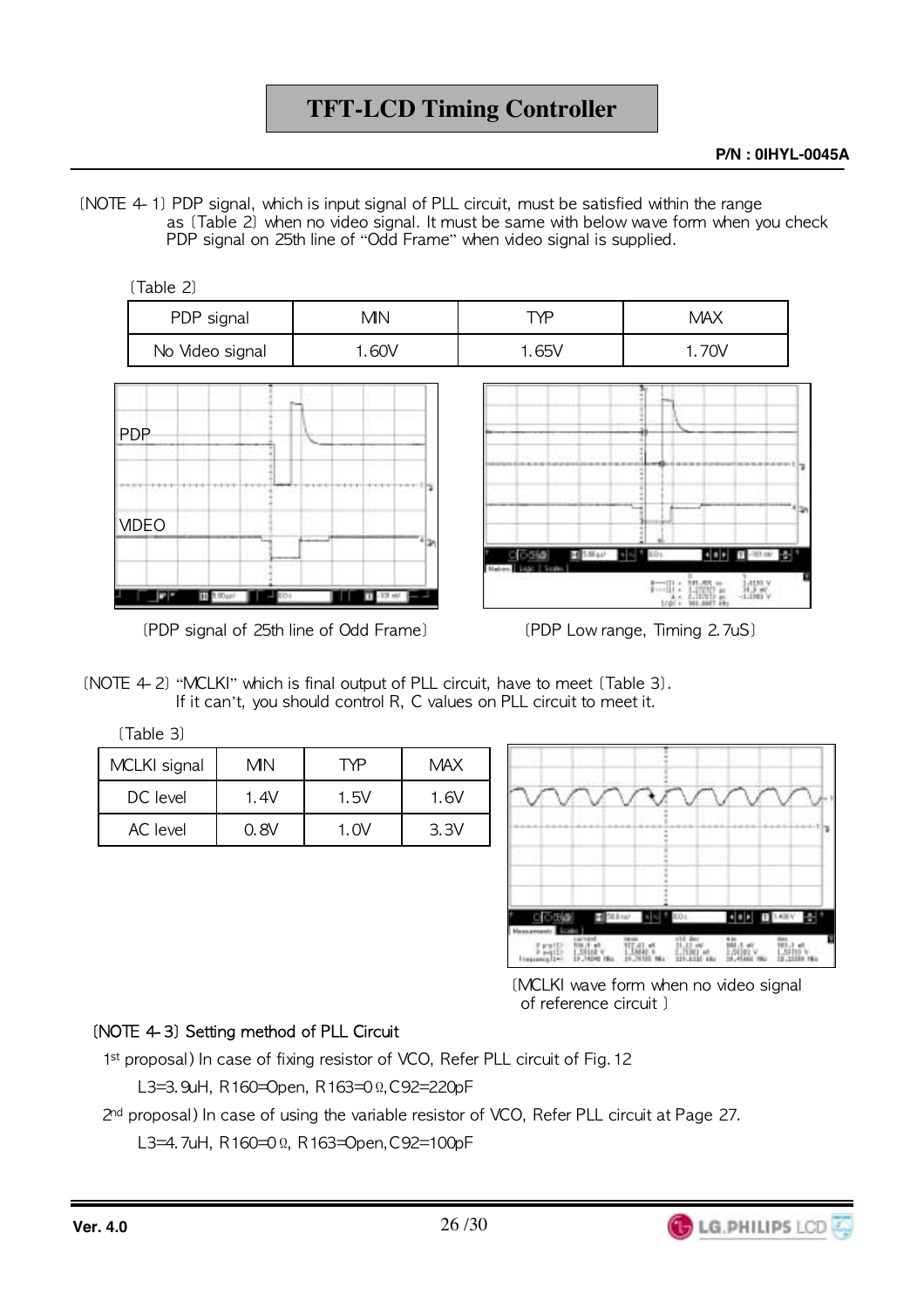**P/N : 0IHYL-0045A**



 $*$  2nd proposal ) Notice

As mentioned at (NOTE 1), If you substitute PVEE for "- 5V" power, R164 and R162 must be optimized to keep the voltage ,which is lower side of 1SV214, to "- 1V" and VCO resistor must be controlled to keep the frequency of MCLKO to 19.4MHz.

 $(NOTE 5-1) CSV, which put in VSM signal, must meet (Table 4).$ 

 $[Table 4]$ 

| CSY signal                       | <b>MN</b> | TYP      | <b>MAX</b>        |
|----------------------------------|-----------|----------|-------------------|
| Voltage level                    | 3.0V      | 5.0V     | 5.5V              |
| Delay time<br>against input SYNC | Ous       | $0.5$ us | 1.0 <sub>us</sub> |



(Mdeo signal and CSY signal) [Delay time of REFERENCE circuit]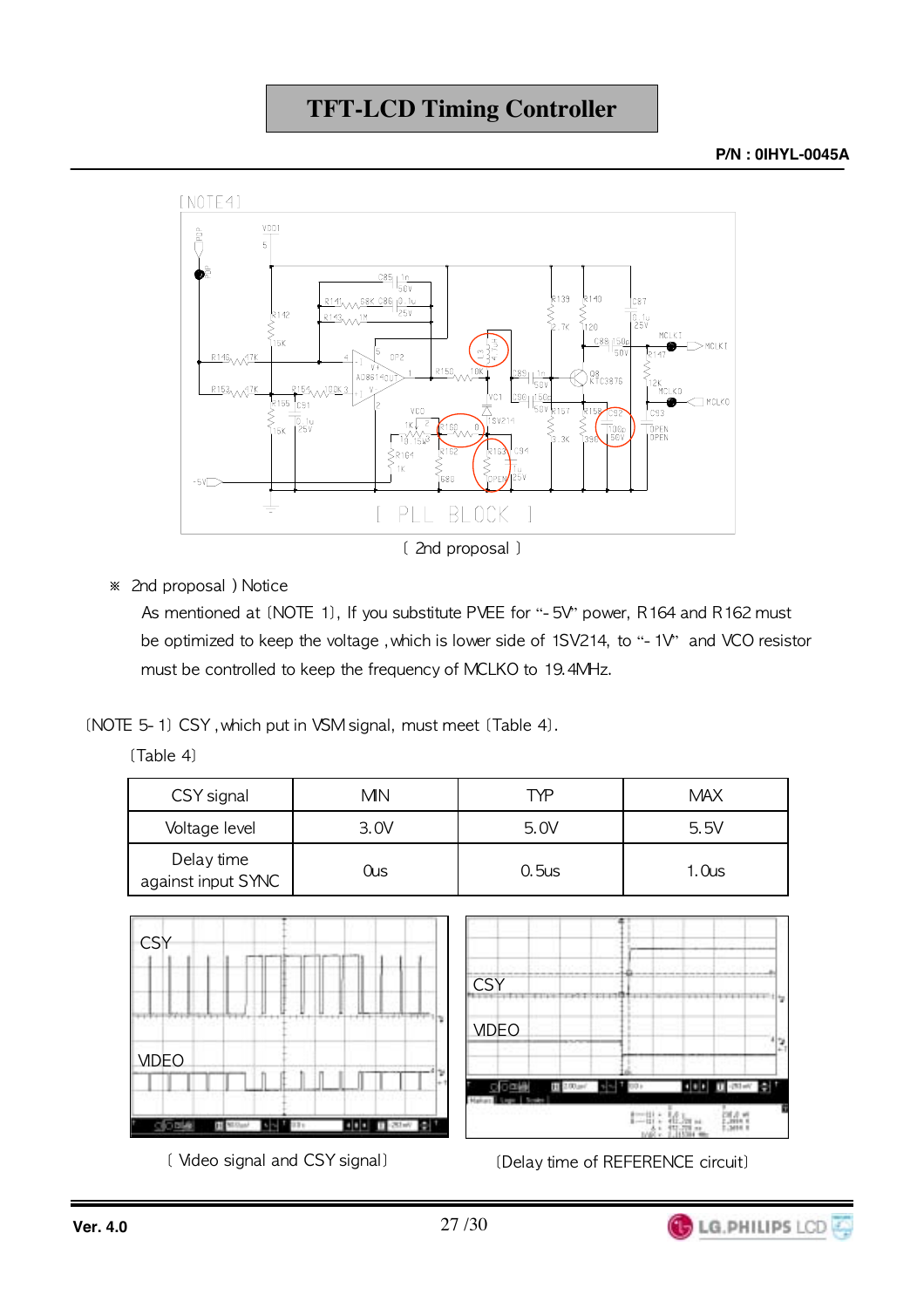(NOTE 5-2) "VSM" which is output of VSM circuit must meet (Table 5).

If it can't, it's possible to appear noise on display.

When you check delay time of VSM signal, the basis of voltage level is 1.5V.

| [Table 5] |  |
|-----------|--|
|           |  |

| VSM signal                             | <b>MN</b>                                       | TYP                                                                      | <b>MAX</b>                                                                      |
|----------------------------------------|-------------------------------------------------|--------------------------------------------------------------------------|---------------------------------------------------------------------------------|
| Delay time against<br>VSY falling time | 9.5us                                           |                                                                          | 18.5us                                                                          |
| VSM<br><b>MDEO</b>                     | Notice)<br>,,,,,,,,,,,,,,,,,,,,,,,,,,,,,,,,,,,, | If VSM signal is delayed due to using<br>through optimizing R59 and R95. | IC of "SYNCHRONOUS SEPARATOR" such<br>like NJW1303, VSM meet at least (Table 6) |
|                                        |                                                 | (VSM signal margin)                                                      | (Table 6)                                                                       |

| VSM signal                             | ΜN     | TYP                      | <b>MAX</b> |
|----------------------------------------|--------|--------------------------|------------|
| VSY falling time against<br>delay time | 44.0us | $\overline{\phantom{0}}$ | 52.8us     |

- (NOTE 6) Control variable resistor, "HPOSI" when vertical white line occurred at right black area in NORMAL DISPI AY MODE.
- (NOTE 7) "VCAC" signal have to be connected with "COMMON FRP", 32th pin in case of using SHARP DECODER IC(IR3Y29BM) and connected with "VCOMN", 64th pin in case of using JRC DECODER IC (NJM2529).
- (NOTE 8) "HSYSC" signal have to be connected with "SYNC IN", 34th pin in case of using SHARP DECODER IC(IR3Y29BM) and connected with "HSYIN", 57th pin in case of using JRC DECODER IC (NJM2529).
- (NOTE 9) Total capacitance using at VGL circuit such like C75, C80 have to keep over 40uF. If it is lower than that, the horizontal line is possible to occur at PAL display.
- (NOTE 10) Filter used at SSC circuit will be optimized according to EM and SSC wave form.
- (NOTE 11) The noise can occur at certain area because of the difference of resolution between LCM and TV. It need to be optimized condition through changing STRN option.

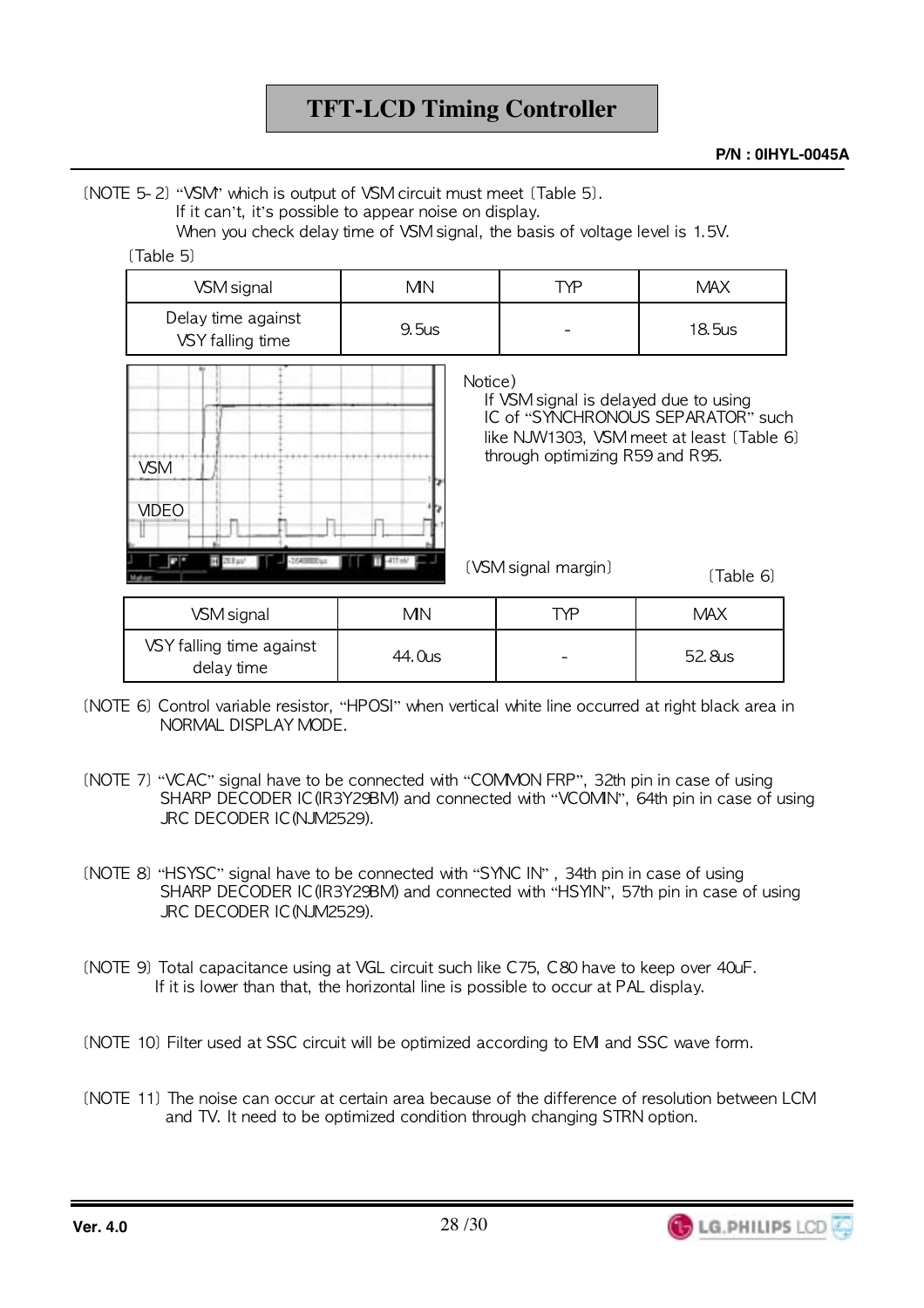**P/N : 0IHYL-0045A**

#### $\%$  Component List (Fig. 11  $\sim$  13 )

| NO | DESCRIPTION & SPECFICATION                                                            | REFERENCE                | Oty,      |
|----|---------------------------------------------------------------------------------------|--------------------------|-----------|
|    | 1 CAPACITOR, CHIP [CERAMIC MAL HDRF/S], 1NF 50V K X 1608 R/TP, S                      | C64 C85 C89              | S         |
|    | 2 CAPACITOR CHIP[CERAMIC M/L HDRF/S], 10NF 50V Z F 1608 R/TP, S                       | C78                      | -1        |
|    | SCAPACITOR CHIP(CERAMIC M/L HDRF/S), 0.1UF 25V Z F 1608 R/TP, S                       | C77 C82 C83 C84 C86      | 7         |
|    |                                                                                       | C87 C91                  |           |
|    | 4 CAPACITOR CHIP[CERAMIC M/L HDRF/S], Q1UF 50V K X7R 1608 R/TP, S                     | C65 C68 C69 C70 C73      | g         |
|    | SCAPACITOR, CHIP [CERAMIC M/L HDRF/S], 1UF 10V Z F 1608 R/TP, S                       | C76                      | ı         |
|    | 6 CAPACITOR CHIP (CERAMIC MAL HDRF/S), 1UF 25V Z F 2012 R/TP, S                       | C63 C71 C72 C74 C79      | 6         |
|    |                                                                                       | C94                      |           |
|    | 7 CAPACITOR CHIP (CERAMIC M/L HDRF/S), 22UF 10V Z F(YSV) 3216 R/TP, S                 | C75 C80                  | 2         |
|    | 8 CAPACITOR, CHIP (CERAMIC M/L HDRF/S), 047UF 10V Z F 1608 R/TP, S                    | C104                     |           |
|    | 9 CAPACITOR, HIGH-DIELECTRIC, 10U F, 25 Volt, K PER, XSR(JB), 3225 R/TP, 20MM(TYP), S | C61 C62 C66 C67          | 4         |
|    | 10 CAPACITOR CHIP [CERAMIC MA, TCRF/S], 150PF 50V J NP0 1608 R/TP, S                  | C88 C90                  | 2         |
|    | 11 CAPACITOR CHIP(CERAMIC MAL TCRF/S), 220PF 50V J NP0 1608 R/TP, S                   | C92 C96 C97              | š         |
|    | 12 CAPACITOR CHIP[CERAMIC M/L TCRF/S], 47PF 50V J NP0 1608 R/TP, S                    | C81 C98 C99 C100 C101    | 7         |
|    |                                                                                       | C102 C103                |           |
|    | 13 CAPACITOR CHIP(CERAMIC MALTCRF/S), 680PF 50V J NP0 1608 R/TP, S                    | C95                      | 1         |
|    | 14 DIODE, KDS226-RTK, SOT-23, S                                                       | D2 D3                    | 2         |
|    | 15 DIODE, Schottky, BAT750(0.75A), DIODES, R/TP, SOT-23, S                            | D1                       |           |
|    | 16 DIODE ZENER, UDZS TE-17 5.1B, TP ROHM-K SOD323 0.2W 5.1V 0.005A -PF, S             | ZD1                      |           |
|    | 17 IC ANALOG DEVICE, AD820AR-REEL, S                                                  | OP1                      | 1         |
|    | 18 IC ANALOG DEVICE, AD8614ART-REEL7, SPIN SOT-23 TP OPAMP 1.45 MAXI, S               | OP2                      | 1         |
|    | 19 IIC NATIONAL SEMICONDUCTOR, LM2622MMX-ADJ, 8P MSOP R/TP PWM IC(DC/DC), S           | US1                      | 1         |
|    | 20 InDUCTOR CHIP 39uH                                                                 | L3                       | 1         |
|    | 21   INDUCTOR CHIP, PLN6012T-100MR8PLN6012T-330MR42 TDK R/TP (33uH, Q4A)              | L1                       | 1         |
|    | 22 RESISTOR CHIP, 0 OHM 1/16W 1608 5% D R/TP, S                                       | R108 R109 R112 R114 R115 | 11        |
|    |                                                                                       | R121 R122 R124 R126 R130 |           |
|    |                                                                                       | R160                     |           |
|    | 23 RESISTOR, CHIP, 100 OHM 1/16W 1608 1% D R/TP, S                                    | R136 R137 R138 R144 R145 | 29        |
|    |                                                                                       | R148 R149 R151 R152 R158 |           |
|    |                                                                                       | R159 R161 R165 R166 R167 |           |
|    |                                                                                       | R168 R169 R182 R183 R187 |           |
|    |                                                                                       | R191 R192 R193 R194 R197 |           |
|    |                                                                                       | R198 R199 R201 R202      |           |
|    | 24 RESISTOR, CHIP, 1K OHM 1/16W 1606 1% D R/TP, S                                     | R164                     | 1         |
|    | 25 RESISTOR, CHIP, 10K OHM 1/16W 1608 1% D R/TP, S                                    | R135 R150 R177           | 3         |
|    | 26 RESISTOR CHIP, 100K OHM 1/16W1608 1% D R/TP, S                                     | R111 R154                | 2         |
|    | 27 RESISTOR, CHIP, 1M OHM 1/16W 1608 1% D R/TP, S                                     | R143                     |           |
|    | 28 RESISTOR, CHIP, 120 OHM 1/16W 1608 1% D R/TP, S                                    | R117 R140                | $\bar{2}$ |
|    | 29 RESISTOR CHIP, 12K OHM 1/16W 1608 1% D R/TP, S                                     | R147 R175                | 2         |
|    | 30 RESISTOR, CHIP, 15K OHM 1/16W 1606 1% D R/TP, S                                    | R134 R142 R155           | 8         |
|    | 31 RESISTOR, CHIP, 1,6K OHM 1/16W1608 1% D R/TP, S                                    | R127                     | 1         |
|    | 32 RESISTOR CHIP, 16K OHM 1/16W 1608 1% D R/TP, S                                     | R129                     | 1         |
|    | 33 RESISTOR CHIP, 2K OHM 1/16W 1608 1% D R/TP, S                                      | R132                     | 1         |
|    | 34 RESISTOR, CHIP, 22K OHM 1/16W 1608 1% D R/TP, S                                    | R113 R176                | 2         |
|    | 35 RESISTOR CHIP, 220K OHM 1/16W1608 1% D R/TP, S                                     | R110                     | 1         |
|    | 36 RESISTOR CHIP, 24K OHM 1/16W 1608 1% D R/TP, S                                     | R170                     | 1         |
|    | 37 RESISTOR, CHIP, 27K OHM 1/16W1608 1% D R/TP, S                                     | R139                     | 1         |
|    | 38 RESISTOR CHIP, 33K OHM 1/16W1608 1% D R/TP, S                                      | R157                     | 1         |
|    | 39 RESISTOR, CHIP, 33K OHM 1/16W 1608 1% D R/TP, S                                    | R171 R172                | 2         |
|    | 40 RESISTOR CHIP, 390 OHM 1/16W 1608 1% D R/TP, S                                     | R158 R116 R146 R153 R173 | 6         |
|    |                                                                                       | R174                     |           |
|    |                                                                                       |                          |           |